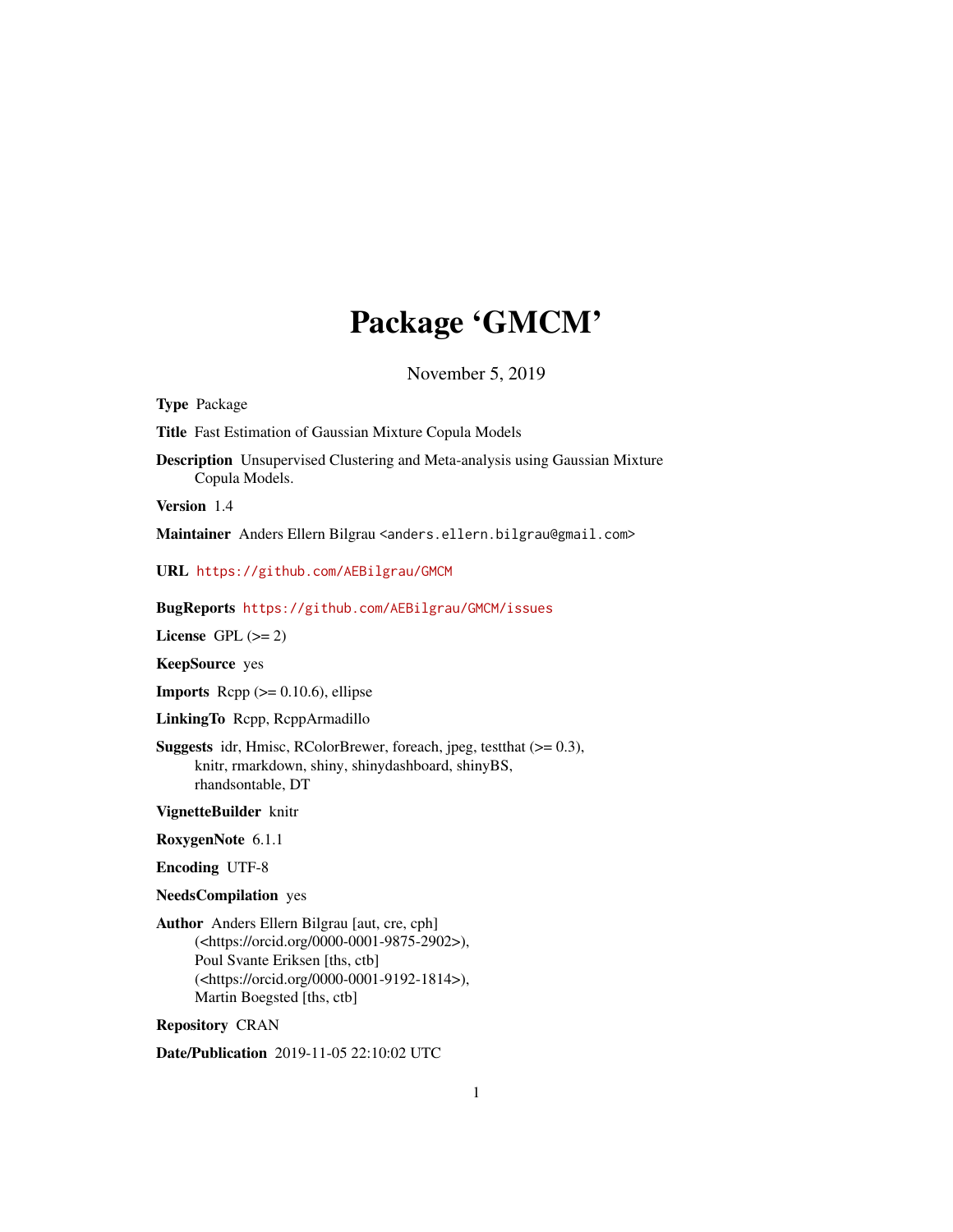# <span id="page-1-0"></span>R topics documented:

|  | $\mathcal{D}$  |
|--|----------------|
|  | $\overline{4}$ |
|  | -5             |
|  | -6             |
|  | $\overline{7}$ |
|  | - 8            |
|  |                |
|  |                |
|  |                |
|  |                |
|  |                |
|  |                |
|  |                |
|  |                |
|  |                |
|  |                |
|  |                |
|  |                |
|  |                |
|  |                |
|  |                |
|  | 30             |

GMCM-package *Fast optimization of Gaussian Mixture Copula Models*

#### Description

Gaussian mixture copula models (GMCM) are a flexible class of statistical models which can be used for unsupervised clustering, meta analysis, and many other things. In meta analysis, GMCMs can be used to quantify and identify which features which have been reproduced across multiple experiments. This package provides a fast and general implementation of GMCM cluster analysis and serves as an improvement and extension of the features available in the idr package.

# Details

If the meta analysis of Li et al. (2011) is to be performed, the function [fit.meta.GMCM](#page-11-1) is used to identify the maximum likelihood estimate of the special Gaussian mixture copula model (GMCM) defined by Li et al. (2011). The function [get.IDR](#page-16-1) computes the local and adjusted Irreproducible Discovery Rates defined by Li et al. (2011) to determine the level of reproducibility.

Tewari et. al. (2011) proposed using GMCMs as an general unsupervised clustering tool. If such a general unsupervised clustering is needed, like above, the function [fit.full.GMCM](#page-9-1) computes the maximum likelihood estimate of the general GMCM. The function [get.prob](#page-16-2) is used to estimate the class membership probabilities of each observation.

[SimulateGMCMData](#page-24-1) provide easy simulation from the GMCMs.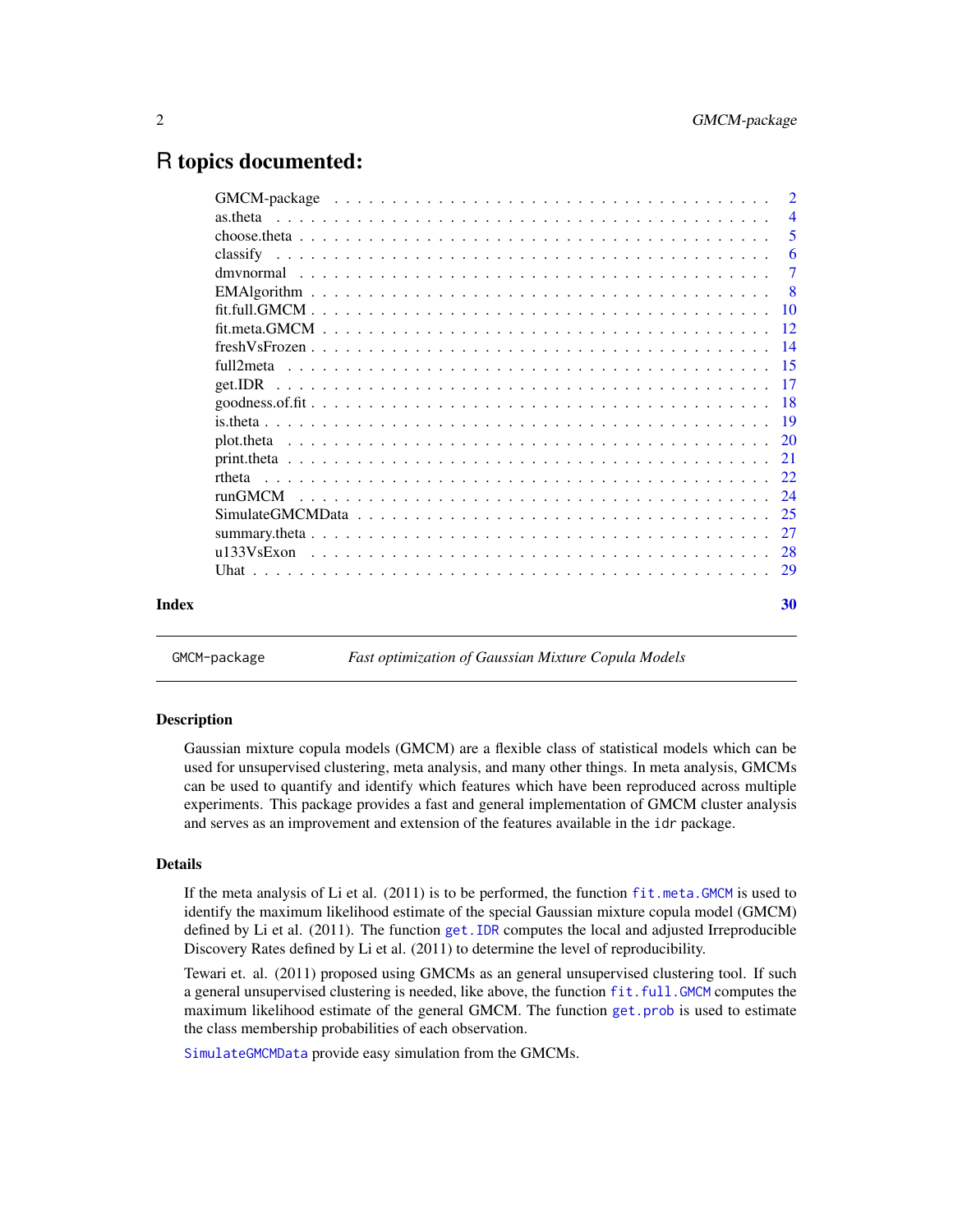#### <span id="page-2-0"></span>Author(s)

Anders Ellern Bilgrau, Martin Boegsted, Poul Svante Eriksen

Maintainer: Anders Ellern Bilgrau <anders.ellern.bilgrau@gmail.com>

#### References

Anders Ellern Bilgrau, Poul Svante Eriksen, Jakob Gulddahl Rasmussen, Hans Erik Johnsen, Karen Dybkaer, Martin Boegsted (2016). GMCM: Unsupervised Clustering and Meta-Analysis Using Gaussian Mixture Copula Models. Journal of Statistical Software, 70(2), 1-23. doi:10.18637/jss.v070.i02

Li, Q., Brown, J. B. J. B., Huang, H., & Bickel, P. J. (2011). Measuring reproducibility of high-throughput experiments. The Annals of Applied Statistics, 5(3), 1752-1779. doi:10.1214/11-AOAS466

Tewari, A., Giering, M. J., & Raghunathan, A. (2011). Parametric Characterization of Multimodal Distributions with Non-gaussian Modes. 2011 IEEE 11th International Conference on Data Mining Workshops, 286-292. doi:10.1109/ICDMW.2011.135

#### See Also

Core user functions: [fit.meta.GMCM](#page-11-1), [fit.full.GMCM](#page-9-1), [get.IDR](#page-16-1), [get.prob](#page-16-2), [SimulateGMCMData](#page-24-1), [SimulateGMMData](#page-24-2), [rtheta](#page-21-1), [Uhat](#page-28-1), [choose.theta](#page-4-1), [full2meta](#page-14-1), [meta2full](#page-14-2)

Package by Li et. al. (2011): [idr](#page-0-0).

```
# Loading data
data(u133VsExon)
# Subsetting data to reduce computation time
u133VsExon <- u133VsExon[1:5000, ]
# Ranking and scaling,
# Remember large values should be critical to the null!
uhat \leq Uhat(1 - u133VsExon)
# Visualizing P-values and the ranked and scaled P-values
## Not run:
par(mfrow = c(1,2))plot(u133VsExon, cex = 0.5, pch = 4, col = "tomato", main = "P-values",xlab = "P (U133)", ylab = "P (Exon)"plot(uhat, cex = 0.5, pch = 4, col = "tomato", main = "Ranked P-values",
     xlab = "rank(1-P) (U133)", ylab = "rank(1-P) (Exon)")
## End(Not run)
# Fitting using BFGS
fit \le fit.meta.GMCM(uhat, init.par = c(0.5, 1, 1, 0.5), pgtol = 1e-2,
                     method = "L-BFGS", positive.rho = TRUE, verbose = TRUE)
# Compute IDR values and classify
```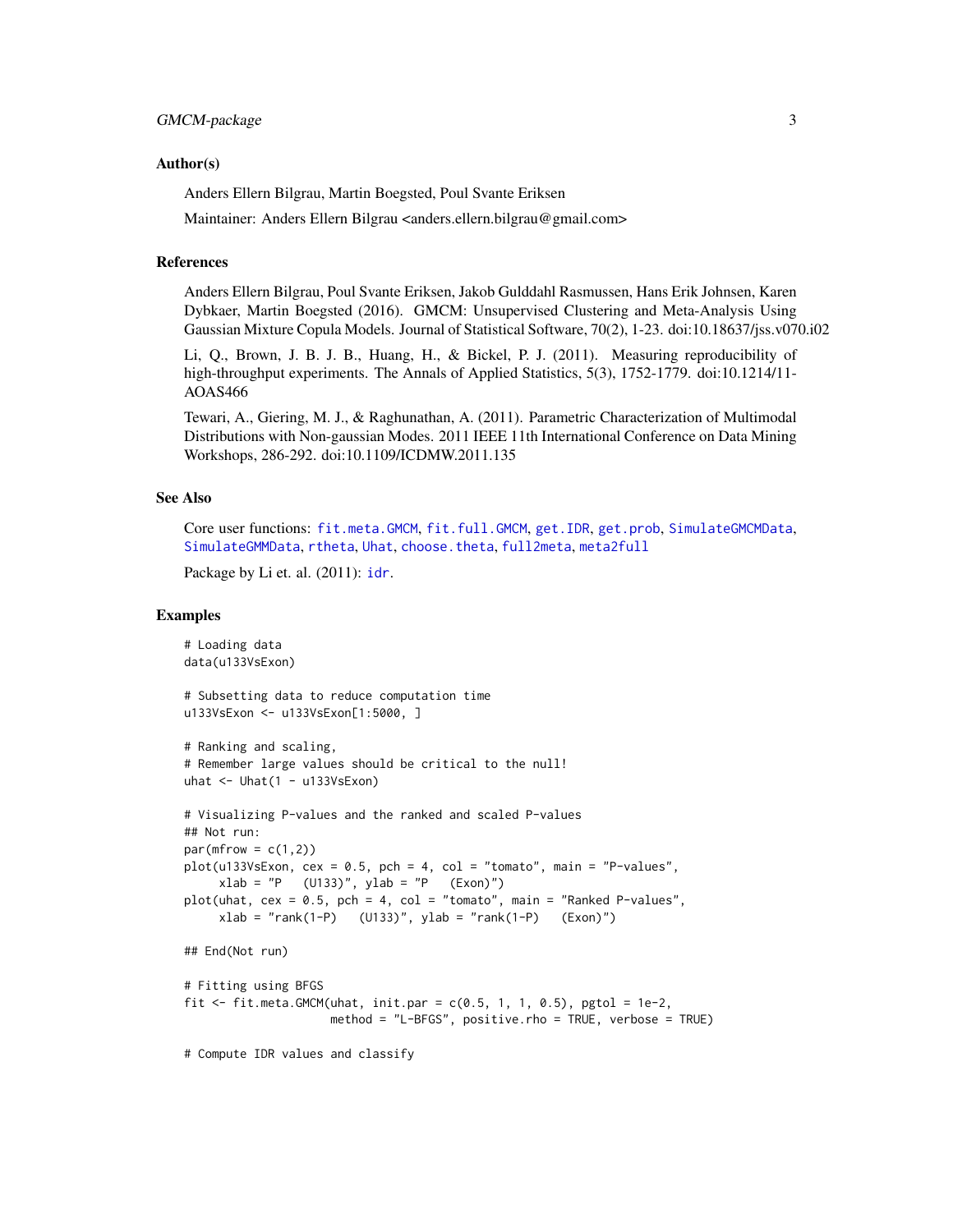#### <span id="page-3-0"></span>4 as. theta as the task of the state of the state of the state of the state of the state of the state of the state of the state of the state of the state of the state of the state of the state of the state of the state of

```
idr <- get.IDR(uhat, par = fit)
table(idr$K) # 1 = irreproducible, 2 = reproducible
## Not run:
# See clustering results
par(mfrow = c(1,2))plot(u133VsExon, cex = 0.5, pch = 4, main = "Classified genes",col = c("tomato", "steelblue")[idr$K],
     xlab = "P-value (U133)", ylab = "P-value (Exon)"plot(uhat, cex = 0.5, pch = 4, main = "Classified genes",
     col = c("tomato", "steelblue")[idr$K],
     xlab = "rank(1-P) (U133)", ylab = "rank(1-P) (Exon)")
```
## End(Not run)

as.theta *Coerce a list to a theta object*

#### Description

A function that attempts to coerce a theta-like list into a proper formatted object of class theta.

#### Usage

as.theta(x)

#### Arguments

x A theta-like object that can be coerced.

# Details

First, if the list is of length 3 and not 5, the number of components and dimension is assumed to be missing and added. Secondly, the class is added. Thirdly, names are added if needed. Next, matrix means and array covariances are coerced to list form. Covariances on array form are assumed to be d by d by m. Means on matrix form are as assumed to be d by m. I.e. rows correspond to the dimensions and columns to components, or the mean vectors as column vectors. Finally, the sum constraint of 1 for the mixture proportions is enforced.

# Value

A theta object. See [rtheta](#page-21-1).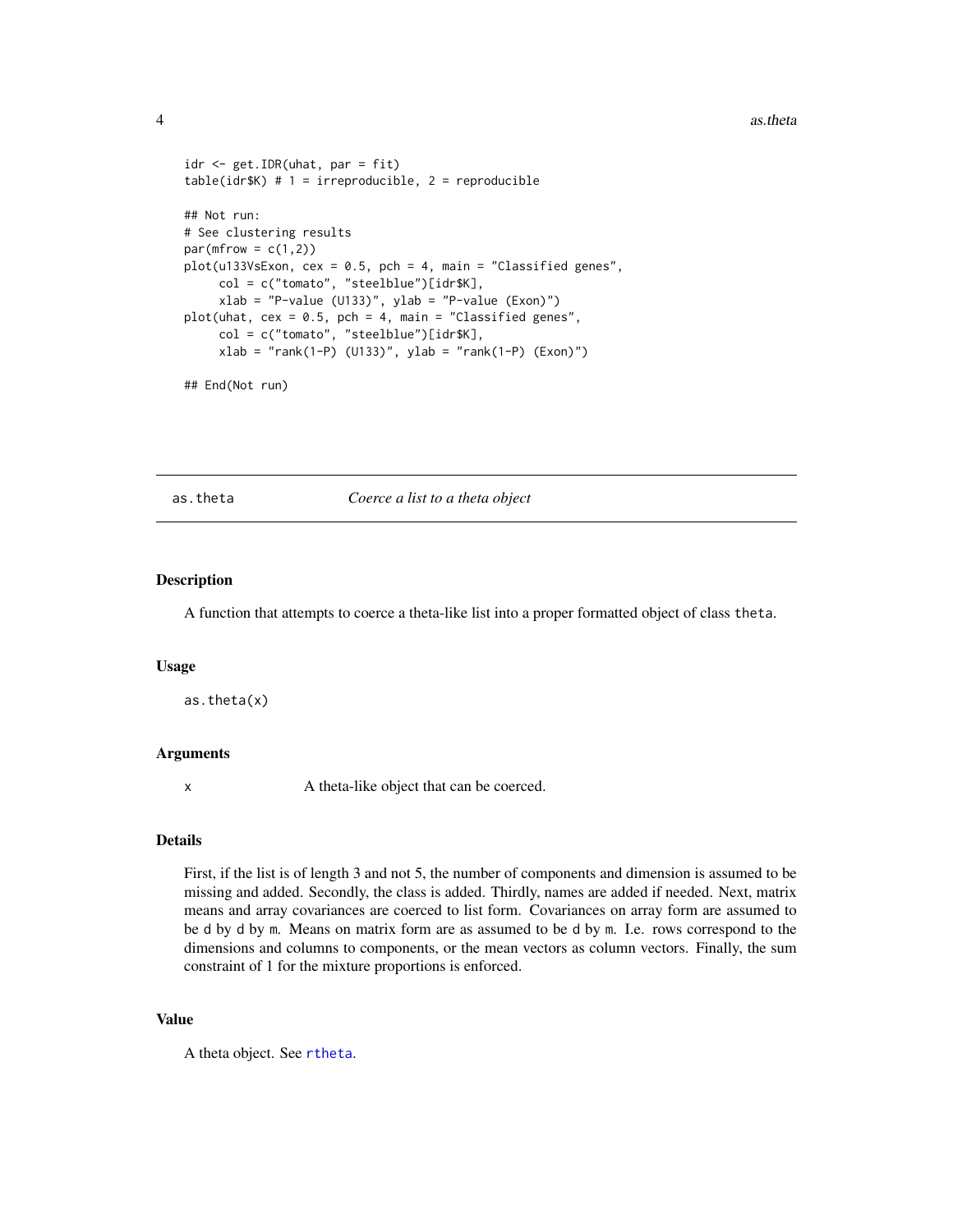#### <span id="page-4-0"></span>choose.theta 5

#### Examples

```
m < -2d \le -3x \le -\text{list}(m = m)d = d,
          pie = c(0.5, 0.5),
          mu = list(comp1=rep(0,d), comp2=rep(1,d)),sigma = list(comp1=diag(d), comp2=diag(d)))
print(x)
theta \leq as. theta(x)print(theta)
x2 <- unname(list( # Unnamed
  # missing m and d
  pie = c(1, 1), # Does not sum to 1
  mu = simplify2array(list(comp1=rep(0,d), comp2=rep(1,d))), # matrix, not a list
  sigma = simplify2array(list(comp1=diag(d), comp2=diag(d))) # array, not a list
))
theta2 \leftarrow as.theta(x2)
print(theta2)
```
<span id="page-4-1"></span>choose.theta *Heuristically chosen starting value of theta*

# Description

This function uses a k-means algorithm to heuristically select suitable starting values for the general model.

#### Usage

```
choose.theta(u, m, no.scaling = FALSE, \dots)
```
#### Arguments

| u          | A matrix of (estimates of) realizations from the GMCM.                                 |
|------------|----------------------------------------------------------------------------------------|
| m          | The number of components to be fitted.                                                 |
| no.scaling | Logical. If TRUE, no scaling of the means and variance-covariance matrices is<br>done. |
| $\cdot$    | Arguments passed to kmeans.                                                            |

# Details

The function selects the centers from the k-means algorithm as an initial estimate of the means. The proportional sizes of the clusters are selected as the initial values of the mixture proportions. The within cluster standard deviations are squared and used as the variance of the clusters within each dimension. The correlations between each dimension are taken to be zero.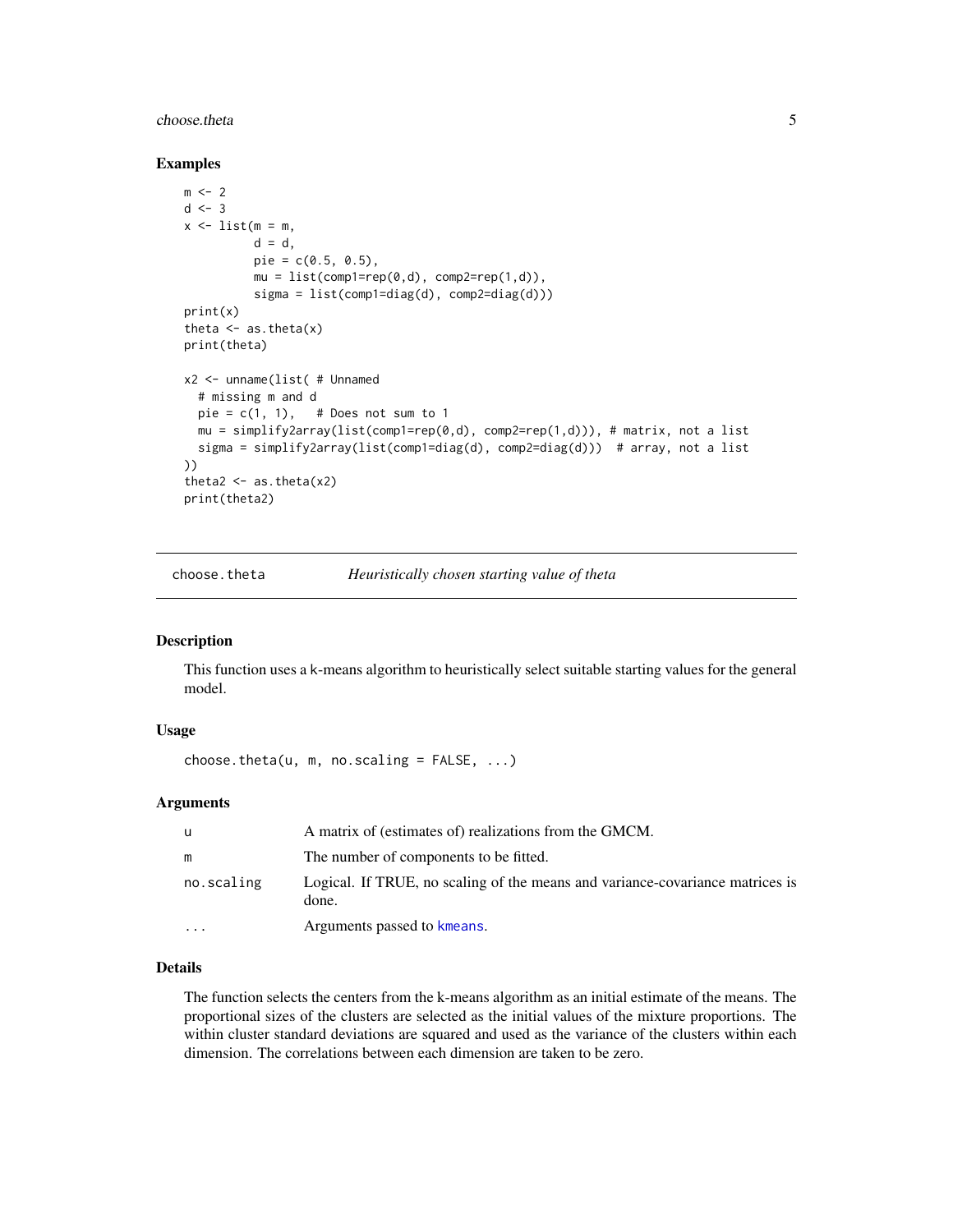<span id="page-5-0"></span>A list of parameters for the GMCM model on the form described in [rtheta](#page-21-1).

#### Note

The function uses the kmeans function from the stats-package.

#### Author(s)

Anders Ellern Bilgrau <anders.ellern.bilgrau@gmail.com>

#### Examples

```
set.seed(2)
# Simulating data
data1 <- SimulateGMCMData(n = 10000, m = 3, d = 2)
obs.data <- Uhat(data1$u) # The ranked observed data
# Using choose.theta to get starting estimates
theta \leq choose.theta(u = obs.data, m = 3)
print(theta)
# To illustrate theta, we can simulate from the model
data2 <- SimulateGMMData(n = 10000, theta = theta)
cols <- apply(get.prob(obs.data,theta),1,which.max)
# Plotting
par(mfrow = c(1,3))plot(data1$z, main = "True latent GMM")
plot(Uhat(data1$u), col = cols,
     main = "Observed GMCM\nColoured by k-means clustering")
plot(data2$z, main = "initial GMM")
# Alteratively, theta can simply be plotted to illustrate the GMM density
par(mfrow = c(1,1))plot(theta, add.ellipses = TRUE)
points(data2$z, pch = 16, cex = 0.4)
```
classify *Classify observations*

#### Description

Classify observations according to the maximum a posterior probabilites.

#### Usage

classify(x, theta)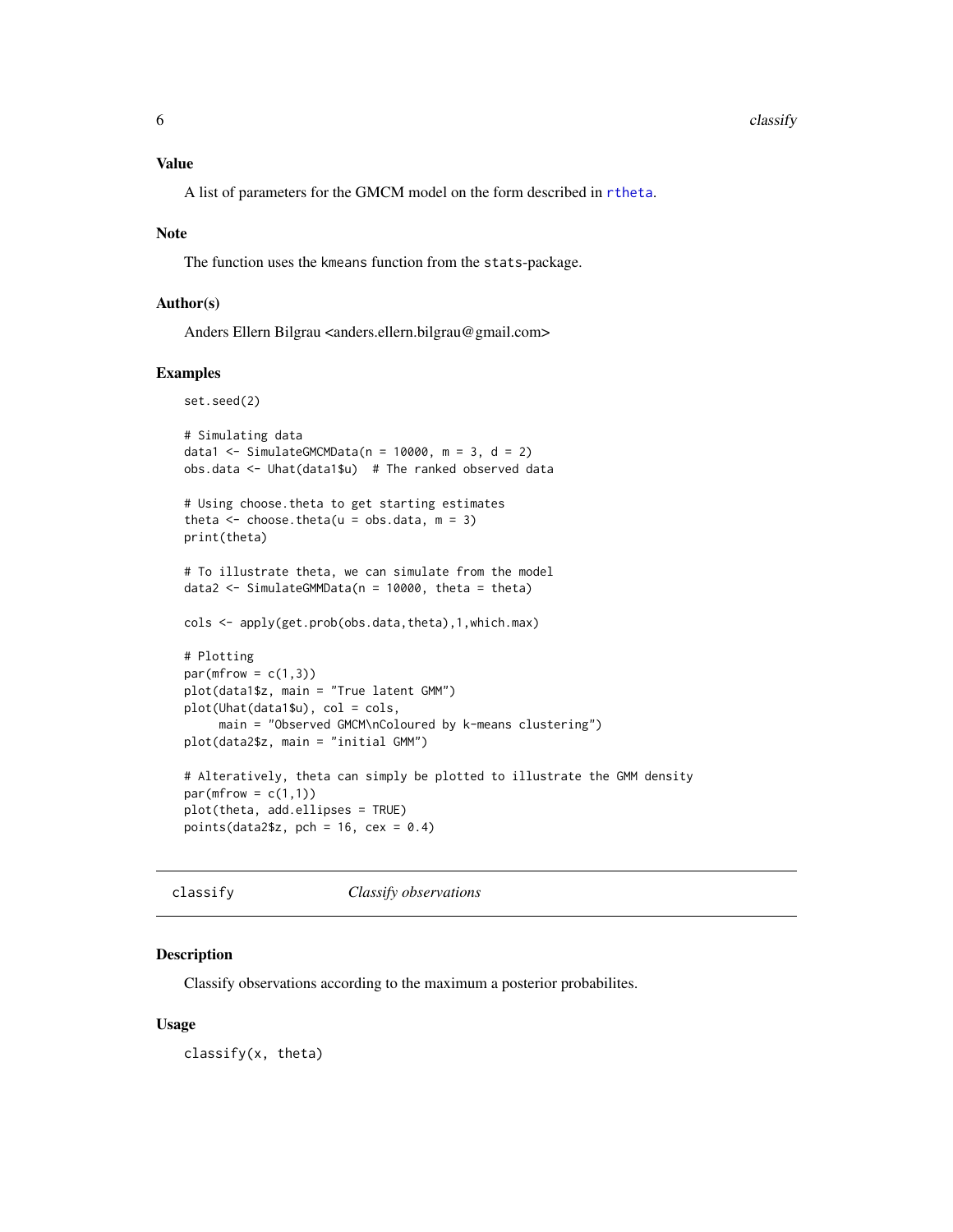#### <span id="page-6-0"></span>dmvnormal **7**

#### Arguments

| $\mathsf{X}$ | Either a matrix of A) observations where rows corresponds to obsercations and<br>columns to dimensions or B) class probabilities where rows correspond to obse-<br>vations and columns to components. |
|--------------|-------------------------------------------------------------------------------------------------------------------------------------------------------------------------------------------------------|
| theta        | A list of parameters for the full model as described in rtheta. If theta is sup-<br>plied, x are assumed to be observations (A). If theta is missing, x are assumed<br>to be probabilities $(B)$ .    |

# Value

A integer vector of class numbers with length equal to the number of rows in x.

#### See Also

[get.prob](#page-16-2)

# Examples

```
# Classify using probabilites (usually returned from get.prob)
probs <- matrix(runif(75), 25, 3)
classify(probs)
# Classify using a matrix of observations and theta
theta \leq rtheta(d = 4, m = 3)
u <- SimulateGMCMData(n = 20, theta = theta)$u
```

```
classify(x = u, theta = theta)
```
dmvnormal *Multivariate Gaussian density and simulation*

#### Description

Fast simulation from and evaluation of multivariate Gaussian probability densities.

#### Usage

```
dmvnormal(x, mu, sigma)
rmvnormal(n, mu, sigma)
```
# Arguments

| $\mathsf{X}$ | A p times k matrix of quantiles. Each rows correspond to a realization from the<br>density and each column corresponds to a dimension. |
|--------------|----------------------------------------------------------------------------------------------------------------------------------------|
| mu           | The mean vector of dimension k.                                                                                                        |
| sigma        | The variance-covariance matrix of dimension k times k.                                                                                 |
| n            | The number of observations to be simulated.                                                                                            |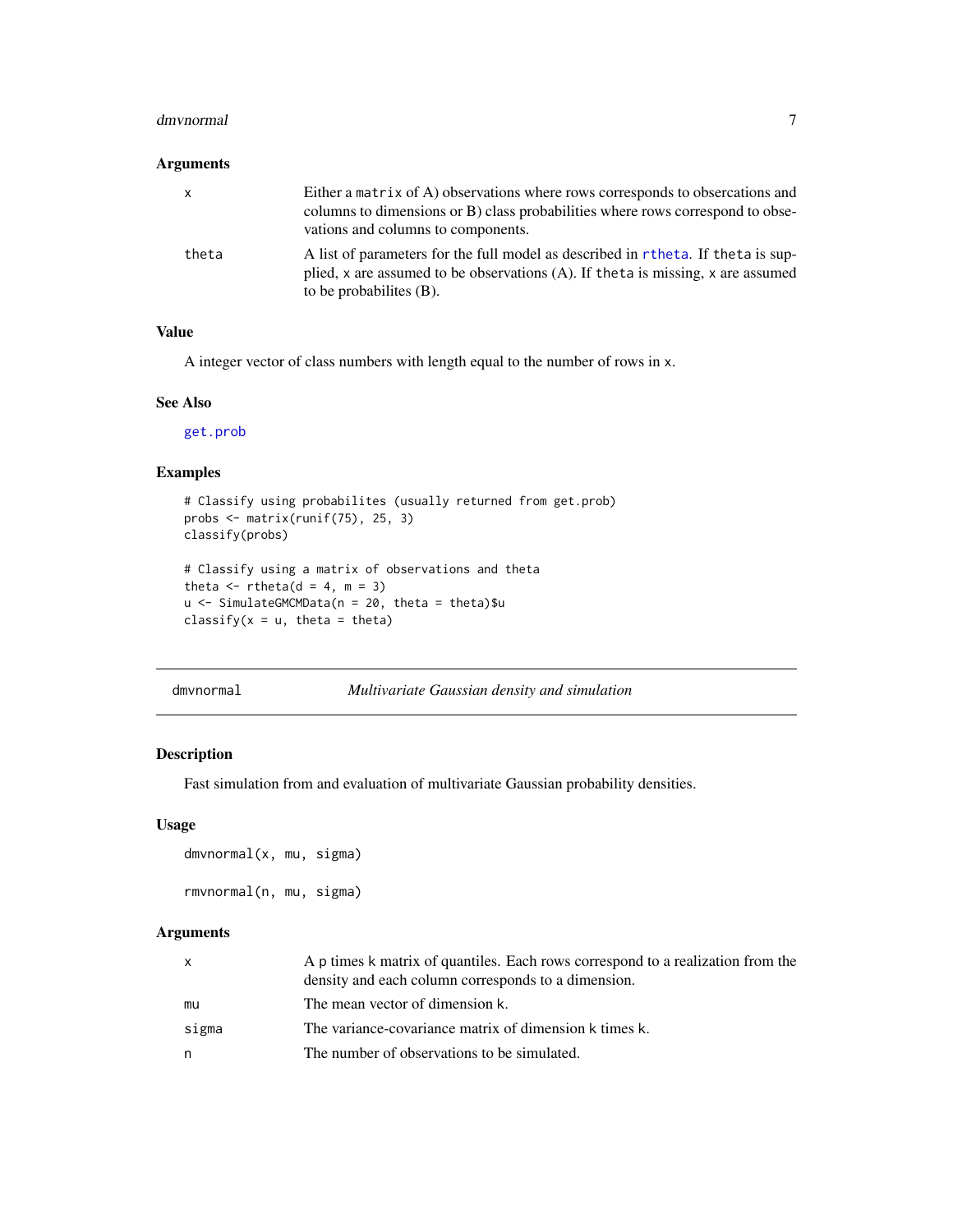# <span id="page-7-0"></span>Details

dmvnormal functions similarly to dmvnorm from the mvtnorm-package and likewise for rmvnormal and rmvnorm.

#### Value

dmvnormal returns a 1 by  $p$  matrix of the probability densities corresponding to each row of  $x$ . sigma. Each row corresponds to an observation.

rmvnormal returns a p by k matrix of observations from a multivariate normal distribution with the given mean mu and covariance

# Author(s)

Anders Ellern Bilgrau

# See Also

dmvnorm and rmvnorm in the mvtnorm-package.

#### Examples

```
dmvnormal(x = matrix(rnorm(300), 100, 3),mu = 1:3,
         signa = diag(3))rmvnormal(n = 10, mu = 1:4, sigma = diag(4))
```
EMAlgorithm *EM algorithm for Gaussian mixture models*

# Description

The regular expectation-maximization algorithm for general multivariate Gaussian mixture models.

### Usage

```
EMAlgorithm(x, theta, m, eps = 1e-06, max.ite = 1e+05,
  trace.theta = FALSE, verbose = FALSE)
```
#### Arguments

| $\mathsf{x}$ | A matrix of observations where each row correspond to an observation and<br>each columns to a feature/variable. |
|--------------|-----------------------------------------------------------------------------------------------------------------|
| theta        | A list of parameters of class theta as described in rtheta. Optional. If not<br>provided m should be given.     |
| m            | numeric. The number of components if the ta is not supplied.                                                    |
| eps          | The maximal required difference in successive likelihoods to establish conver-                                  |
|              | gence.                                                                                                          |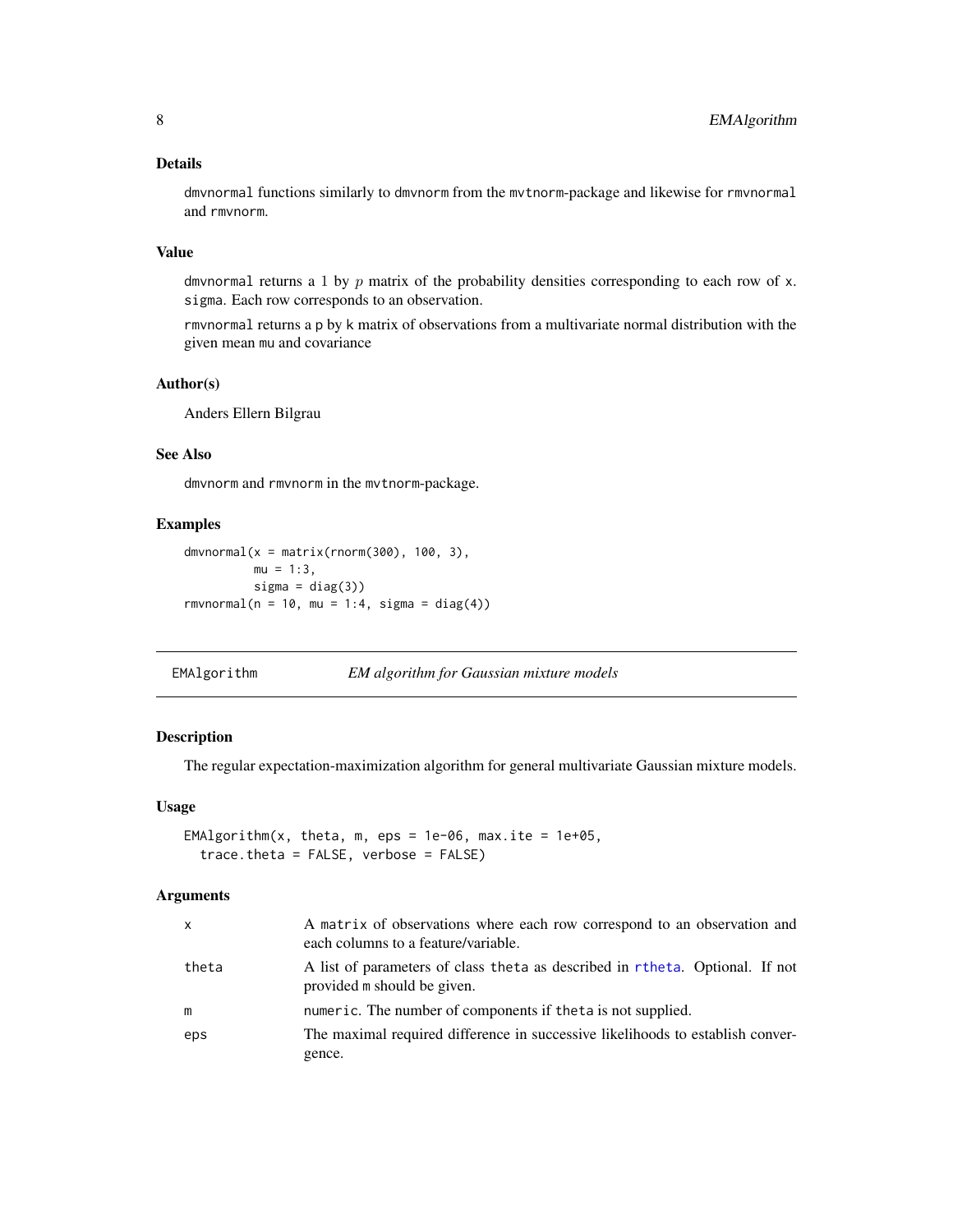# <span id="page-8-0"></span>EMAlgorithm 9

| max.ite     | The maximum number of iterations.                                          |
|-------------|----------------------------------------------------------------------------|
| trace.theta | Logical. If TRUE, all estimates are stored and returned. Default is FALSE. |
| verbose     | Set to TRUE for verbose output. Default is FALSE.                          |

# Details

Though not as versatile, the algorithm can be a faster alternative to Mclust in the mclust-package. If theta is not given, a k-means clustering is used to determine the initial theta.

# Value

A list of length 3 with elements:

| theta     | A list of the estimated parameters as described in rtheta.                                                    |
|-----------|---------------------------------------------------------------------------------------------------------------|
| loglik.tr | A numeric vector of the log-likelihood trace.                                                                 |
| kappa     | A matrix where kappa [i, j] is the probability that $x[i, j]$ is realized from the<br><i>i</i> 'th component. |

# Author(s)

Anders Ellern Bilgrau <anders.ellern.bilgrau@gmail.com>

# See Also

[rtheta](#page-21-1), [PseudoEMAlgorithm](#page-0-0)

```
set.seed(3)
true.theta \leq rtheta(d = 2, m = 3, method = "old")
true.theta$sigma <- lapply(true.theta$sigma, cov2cor) # Scale
## Not run:
plot(true.theta, nlevels = 20, add.ellipses = TRUE)
## End(Not run)
data \le SimulateGMCMData(n = 1000, theta = true.theta)
start.theta \leq rtheta(d = 2, m = 3)
start.theta$mu <- t(kmeans(data$z, 3)$centers) # More sensible location estimates
start.theta <- as.theta(start.theta) # Coerce the matrix to a list
res <- GMCM:::EMAlgorithm(data$z, theta = start.theta)
par(mfrow = c(1,2))plot(data$z, cex = 0.5, pch = 16, main = "Simulated data",col = rainbow(3)[data$K])
plot(data$z, cex = 0.5, pch = 16, main = "GMM clustering",col = rainbow(3)[apply(res$kappa,1,which.max)])
```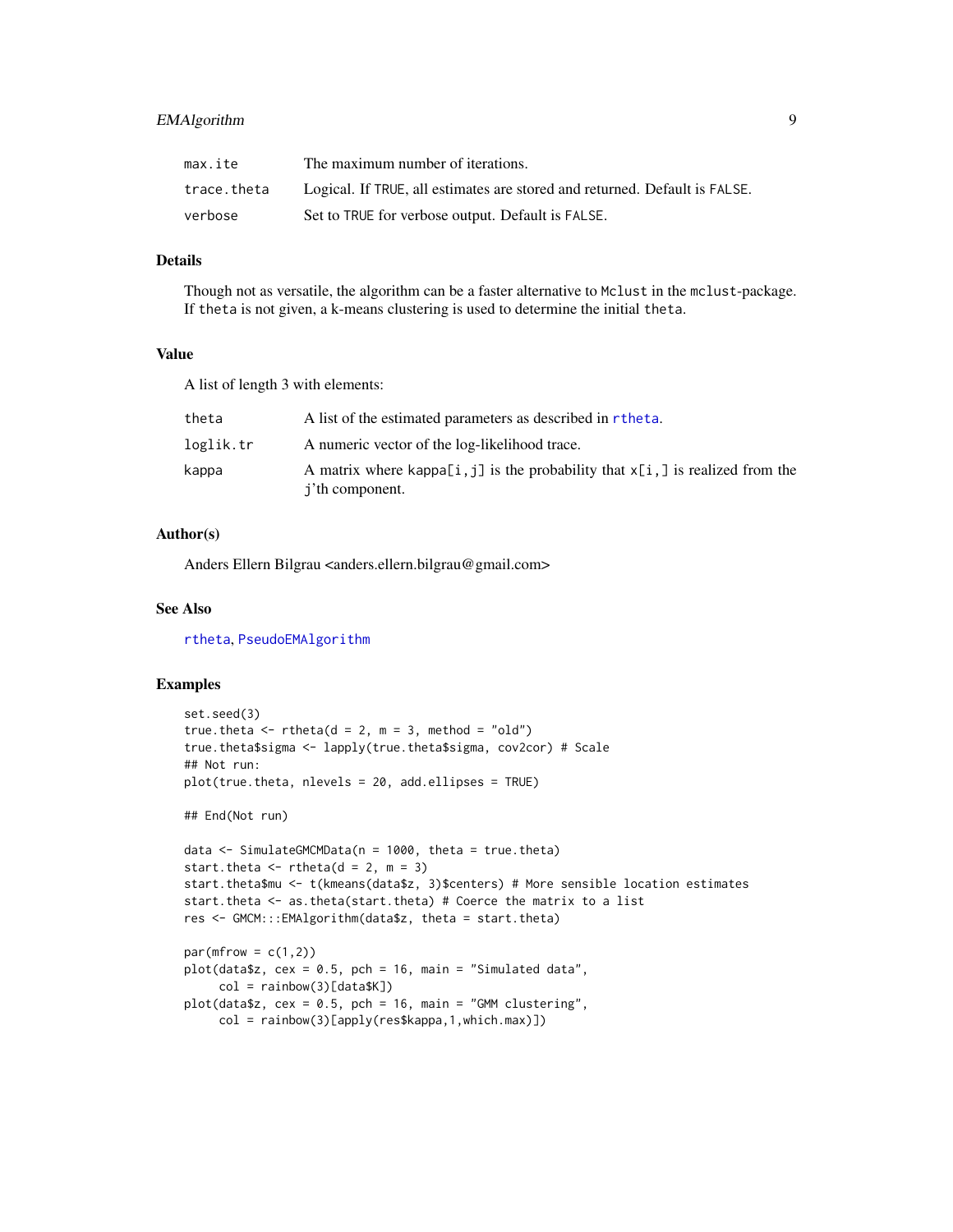<span id="page-9-1"></span><span id="page-9-0"></span>

#### Description

Estimates the parameters of general Gaussian mixture copula models (GMCM). The function finds the maximum likelihood estimate of a general GMCM with various optimization procedures. Note, all but the PEM methods provides the maximum likelihood estimate.

# Usage

```
fit.full.GMCM(u, m, theta = choose.theta(u, m), method = c("NM","SANN", "L-BFGS", "L-BFGS-B", "PEM"), max.ite = 1000, verbose = TRUE,
  ...)
fit.general.GMCM(u, m, theta = choose.theta(u, m), method = c("NM","SANN", "L-BFGS", "L-BFGS-B", "PEM"), max.ite = 1000, verbose = TRUE,
  ...)
```
#### Arguments

| u       | An n by d matrix of marginally uniform observations. Rows corresponds to<br>observations and columns to the dimensions of the variables. I.e. these are often<br>ranked and scaled test statistics or other observations.                                                                                                                                                          |
|---------|------------------------------------------------------------------------------------------------------------------------------------------------------------------------------------------------------------------------------------------------------------------------------------------------------------------------------------------------------------------------------------|
| m       | The number of components to be fitted.                                                                                                                                                                                                                                                                                                                                             |
| theta   | A list of parameters as defined in r the tail. If the tais not provided, then heuris-<br>tic starting values are chosen using the k-means algorithm.                                                                                                                                                                                                                               |
| method  | A character vector of length 1. The optimization method used. Should be either<br>"NM", "SANN", "L-BFGS", "L-BFGS-B", or "PEM" which are the Nelder-Mead,<br>Simulated Annealing, limited-memory quasi-Newton method, limited-memory<br>quasi-Newton method with box constraints, and the pseudo EM algorithm, re-<br>spectively. Default is "NM". See optime for further details. |
| max.ite | The maximum number of iterations. If the method is "SANN" this is the number<br>of iterations as there is no other stopping criterion. (See optim)                                                                                                                                                                                                                                 |
| verbose | Logical. If TRUE, a trace of the parameter estimates is made.                                                                                                                                                                                                                                                                                                                      |
| $\cdot$ | Arguments passed to the control-list in optim when method is not equal to<br>"PEM". If method equals "PEM", the arguments are passed to PseudoEMAlgorithm<br>if the method.                                                                                                                                                                                                        |

# Details

The "L-BFGS-B" method does not perform a transformation of the parameters and uses box constraints as implemented in optim.

Note that the many parameter configurations are poorly estimable or directly unidentifiable.

fit.general.GMCM is simply an alias of fit.full.gmcm.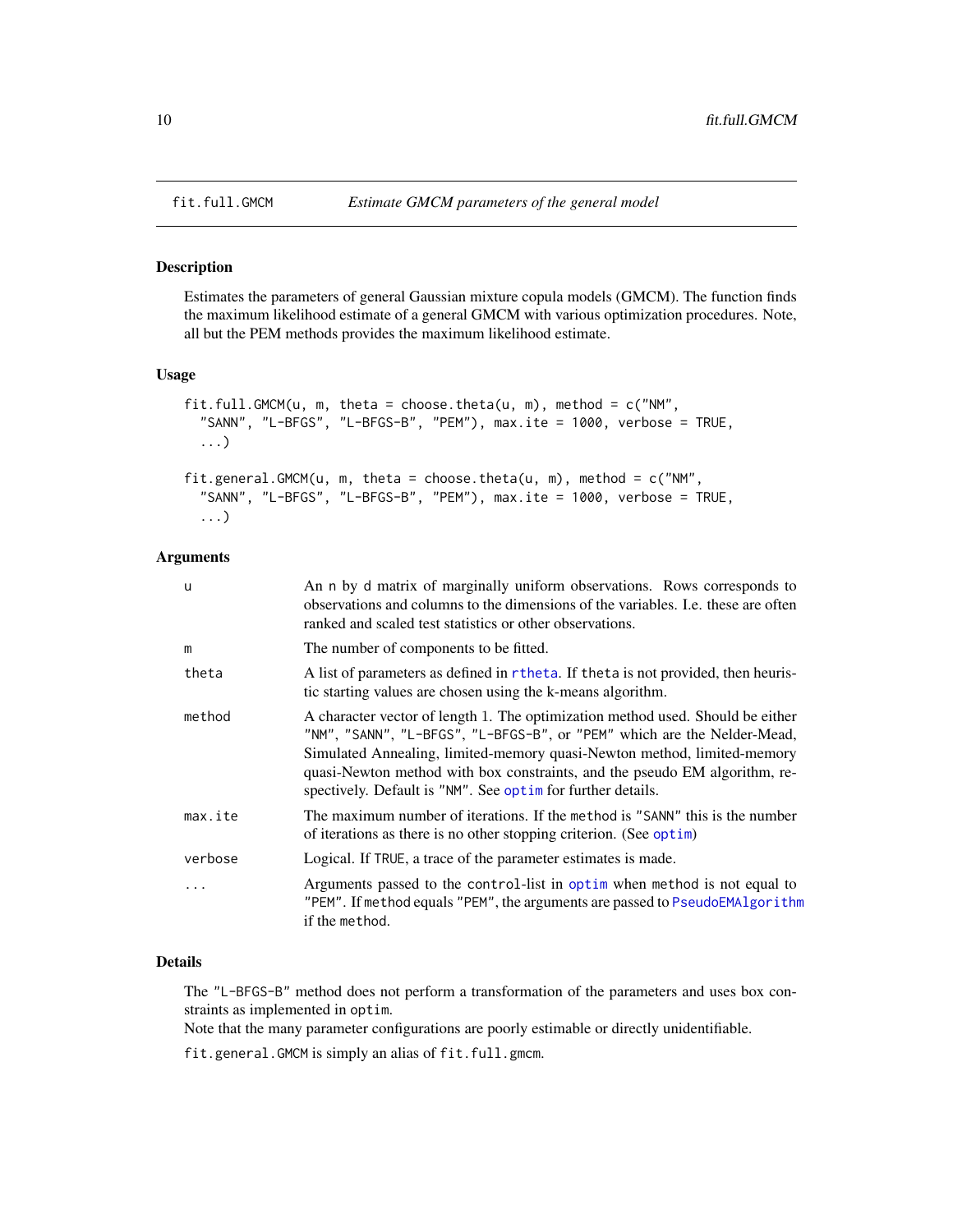#### <span id="page-10-0"></span>Value

A list of parameters formatted as described in [rtheta](#page-21-1).

When method equals "PEM", a list of extra information (log-likelihood trace, the matrix of group probabilities, theta trace) is added as an attribute called "extra".

#### **Note**

All the optimization procedures are strongly dependent on the initial values and other parameters (such as the cooling scheme for method SANN). Therefore it is advisable to apply multiple different initial parameters (and optimization routines) and select the best fit.

The [choose.theta](#page-4-1) itself chooses random a initialization. Hence, the output when theta is not directly supplied can vary.

See [optim](#page-0-0) for further details.

# Author(s)

Anders Ellern Bilgrau <anders.ellern.bilgrau@gmail.com>

#### **References**

Li, Q., Brown, J. B. J. B., Huang, H., & Bickel, P. J. (2011). Measuring reproducibility of high-throughput experiments. The Annals of Applied Statistics, 5(3), 1752-1779. doi:10.1214/11-AOAS466

Tewari, A., Giering, M. J., & Raghunathan, A. (2011). Parametric Characterization of Multimodal Distributions with Non-gaussian Modes. 2011 IEEE 11th International Conference on Data Mining Workshops, 286-292. doi:10.1109/ICDMW.2011.135

#### See Also

### [optim](#page-0-0), [get.prob](#page-16-2)

```
set.seed(17)
sim \le SimulateGMCMData(n = 1000, m = 3, d = 2)
# Plotting simulated data
par(mfrow = c(1,2))plot(sim$z, col = rainbow(3)[sim$K], main = "Latent process")
plot(sim$u, col = rainbow(3)[sim$K], main = "GMCM process")
# Observed data
uhat <- Uhat(sim$u)
# The model should be fitted multiple times using different starting estimates
start.theta \leq choose.theta(uhat, m = 3) # Random starting estimate
res <- fit.full.GMCM(u = uhat, theta = start.theta,
                     method = "NM", max.ite = 3000,
                     reltol = 1e-2, trace = TRUE) # Note, 1e-2 is too big
```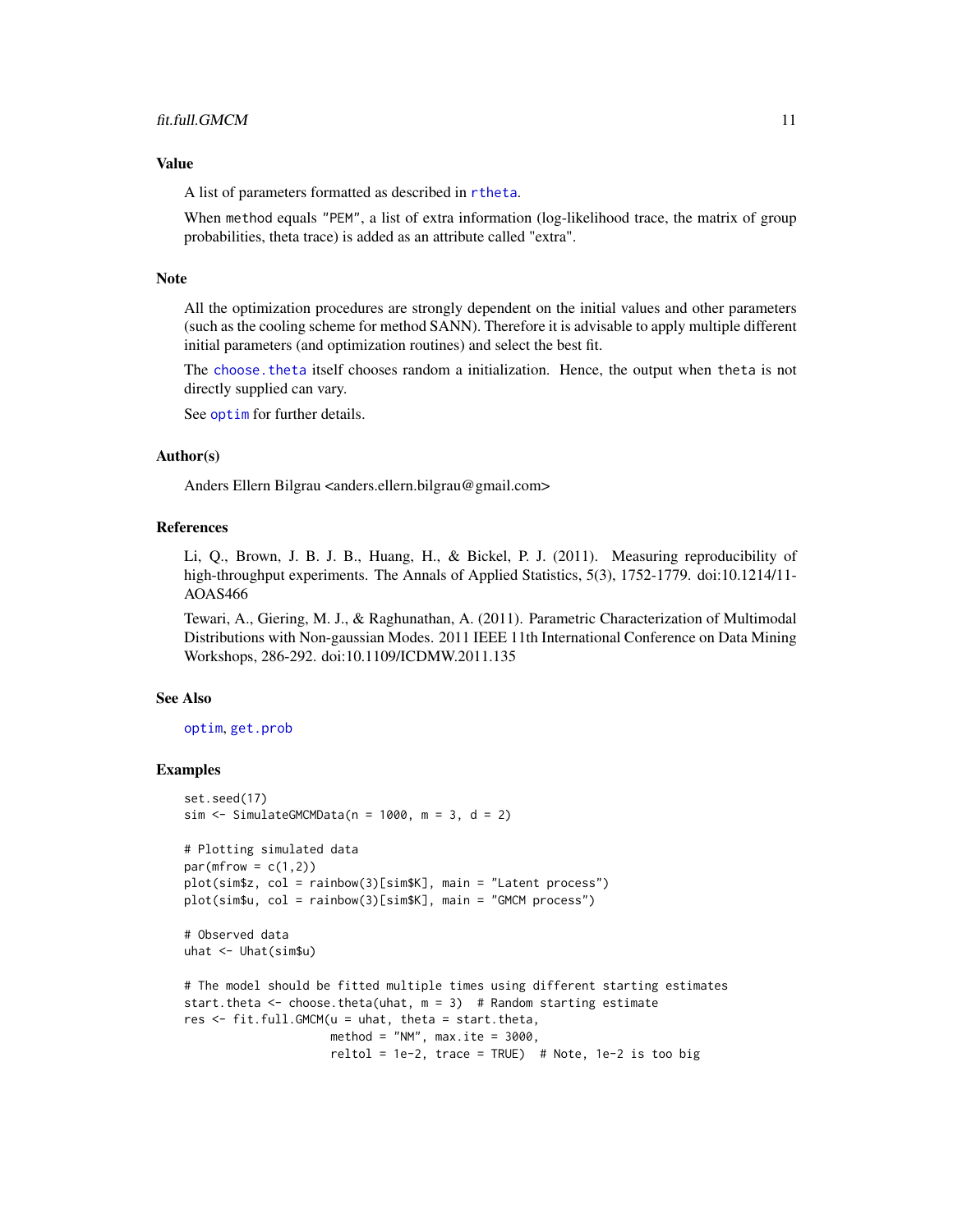```
# Confusion matrix
Khat \leq apply(get.prob(uhat, theta = res), 1, which.max)
table("Khat" = Khat, "K" = sim$K) # Note, some components have been swapped
# Simulation from GMCM with the fitted parameters
simfit <- SimulateGMCMData(n = 1000, theta = res)
# As seen, the underlying latent process is hard to estimate.
# The clustering, however, is very good.
par(mfrow = c(2,2))plot(simfit$z, col = simfit$K, main = "Model check 1\nSimulated GMM")
plot(simfit$u, col = simfit$K, main = "Model check 2\nSimulated GMCM")
plot(sim$u, col = Khat, main = "MAP clustering")
```
<span id="page-11-1"></span>fit.meta.GMCM *Estimate GMCM parameters of the special model*

#### Description

This function estimates the parameters of the special restricted Gaussian mixture copula model (GMCM) proposed by Li et. al. (2011). It is used to perform reproducibility (or meta) analysis using GMCMs. It features various optimization routines to identify the maximum likelihood estimate of the special GMCMs.

#### Usage

```
fit.meta.GMCM(u, init.par, method = c("NM", "SANN", "L-BFGS", "L-BFGS-B",
  "PEM"), max.ite = 1000, verbose = TRUE, positive.rho = TRUE,
  trace.theta = FALSE, ...)
```

```
fit.special.GMCM(u, init.par, method = c("NM", "SANN", "L-BFGS",
  "L-BFGS-B", "PEM"), max.ite = 1000, verbose = TRUE,
 positive.rho = TRUE, trace.theta = FALSE, ...)
```
#### Arguments

| u        | An n by d matrix of test statistics. Rows correspond to features and columns<br>to experiments. Larger values are assumed to be indicative of stronger evidence<br>and reproducibility.                                                                                                                                                                                                         |
|----------|-------------------------------------------------------------------------------------------------------------------------------------------------------------------------------------------------------------------------------------------------------------------------------------------------------------------------------------------------------------------------------------------------|
| init.par | A 4-dimensional vector of the initial parameters where, init.par[1] is the<br>mixture proportion of spurious signals, init.par[2] is the mean, init.par[3]<br>is the standard deviation, $init.path$ = $par[4]$ is the correlation.                                                                                                                                                             |
| method   | A character vector of length 1. The optimization method used. Should be ei-<br>ther "NM", "SANN", "L-BFGS", "L-BFGS-B", or "PEM" which are abbreviations<br>of Nelder-Mead, Simulated Annealing, limited-memory quasi-Newton method,<br>limited-memory quasi-Newton method with box constraints, and the pseudo EM<br>algorithm, respectively. Default is "NM". See optime for further details. |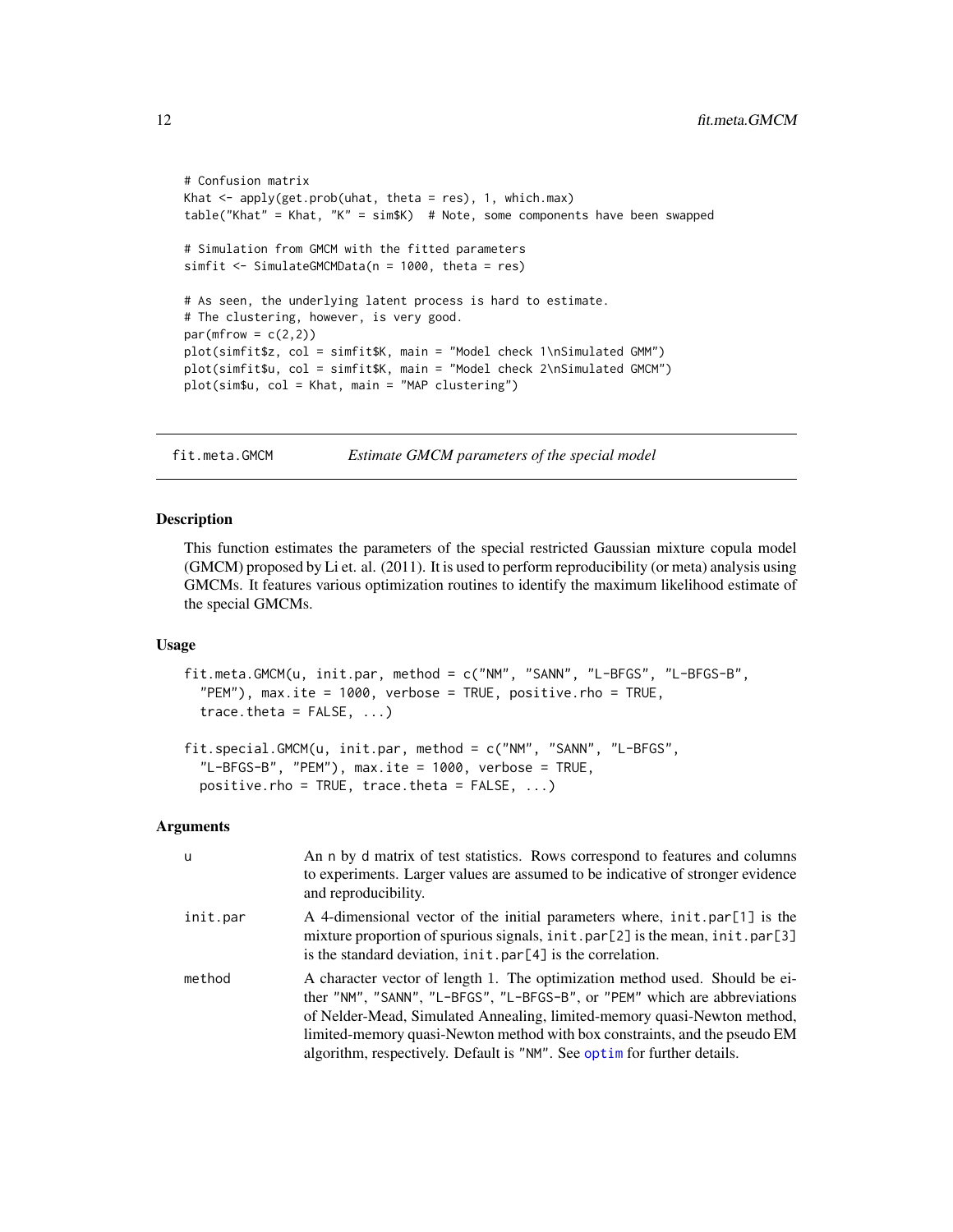# <span id="page-12-0"></span>fit.meta.GMCM 13

| max.ite      | The maximum number of iterations. If the method is "SANN" this is the number<br>of iterations as there is no other stopping criterion. (See optim)                                                                                                                                                                |
|--------------|-------------------------------------------------------------------------------------------------------------------------------------------------------------------------------------------------------------------------------------------------------------------------------------------------------------------|
| verbose      | Logical. If TRUE, the log-likelihood values are printed.                                                                                                                                                                                                                                                          |
| positive.rho | logical. If TRUE, the correlation parameter is restricted to be positive.                                                                                                                                                                                                                                         |
| trace.theta  | logical. Extra convergence information is appended as a list to the output<br>returned if TRUE. The exact behavior is dependent on the value of method. If<br>method equals "PEM", the argument is passed to trace. theta in PseudoEMAlgorithm.<br>Otherwise it is passed to the control argument trace in optim. |
| $\cdots$     | Arguments passed to the control-list in optim or PseudoEMAlgorithm if method<br>is "PEM".                                                                                                                                                                                                                         |

# Details

The "L-BFGS-B" method does not perform a transformation of the parameters.

fit.special.GMCM is simply an alias of fit.meta.gmcm.

# Value

A vector par of length 4 of the fitted parameters where par[1] is the probability of being from the first (or null) component,  $par[2]$  is the mean,  $par[3]$  is the standard deviation, and  $par[4]$  is the correlation.

If trace. theta is TRUE, then a list is returned where the first entry is as described above and the second entry is the trace information (dependent of method.).

# Note

Simulated annealing is strongly dependent on the initial values and the cooling scheme.

See [optim](#page-0-0) for further details.

# Author(s)

Anders Ellern Bilgrau <anders.ellern.bilgrau@gmail.com>

# References

Li, Q., Brown, J. B. J. B., Huang, H., & Bickel, P. J. (2011). Measuring reproducibility of high-throughput experiments. The Annals of Applied Statistics, 5(3), 1752-1779. doi:10.1214/11-AOAS466

# See Also

[optim](#page-0-0)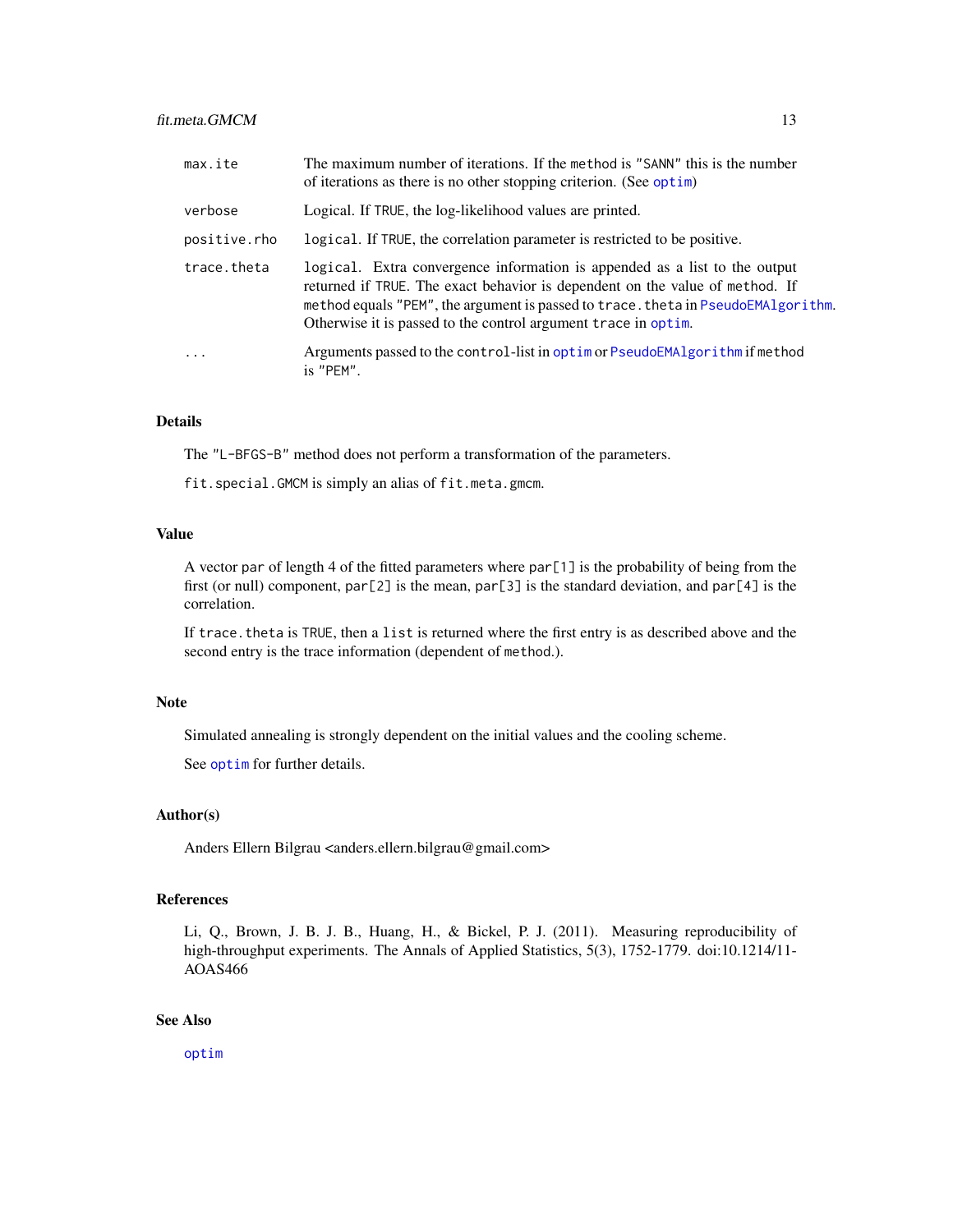# Examples

set.seed(1)

```
# True parameters
true.par \leq -c(0.9, 2, 0.7, 0.6)# Simulation of data from the GMCM model
data <- SimulateGMCMData(n = 1000, par = true.par)
uhat <- Uhat(data$u) # Ranked observed data
init.par \leq c(0.5, 1, 0.5, 0.9) # Initial parameters
# Optimization with Nelder-Mead
nm.par <- fit.meta.GMCM(uhat, init.par = init.par, method = "NM")
## Not run:
# Comparison with other optimization methods
# Optimization with simulated annealing
sann.par <- fit.meta.GMCM(uhat, init.par = init.par, method = "SANN",
                          max.ite = 3000, temp = 1)
# Optimization with the Pseudo EM algorithm
pem.par <- fit.meta.GMCM(uhat, init.par = init.par, method = "PEM")
# The estimates agree nicely
rbind("True" = true.par, "Start" = init.par,
      "NM" = nm.par, "SANN" = sann.par, "PEM" = pem.par)
## End(Not run)
# Get estimated cluster
Khat \leq get. IDR(x = uhat, par = nm.par) $Khat
plot(uhat, col = Khat, main = "Clustering\nIDR < 0.05")
```
freshVsFrozen *Reproducibility between Fresh and Frozen B-cell subtypes*

#### Description

This dataset contains a data. frame of t-scores (from a Linear mixed effects model) and  $p$ -values for differential expression between pre (Im, N) and post germinal (M, PB) centre cells within peripheral blood. The first and second column contain the the test for the hypothesis of no differentially expression between pre and post germinal cells for the freshly sorted and gene profiled cells. The third and fourth column contain the the test for the hypothesis of no differentially expression between pre and post germinal cells for the cryopreserved (frozen), thawed, sorted, and gene profiled cells. The fifth and sixth column contain the the test for the hypothesis of no differentially expression between fresh and frozen cells. The used array type was Affymetrix Human Exon 1.0 ST microarray.

#### Format

The format of the data. frame is:

<span id="page-13-0"></span>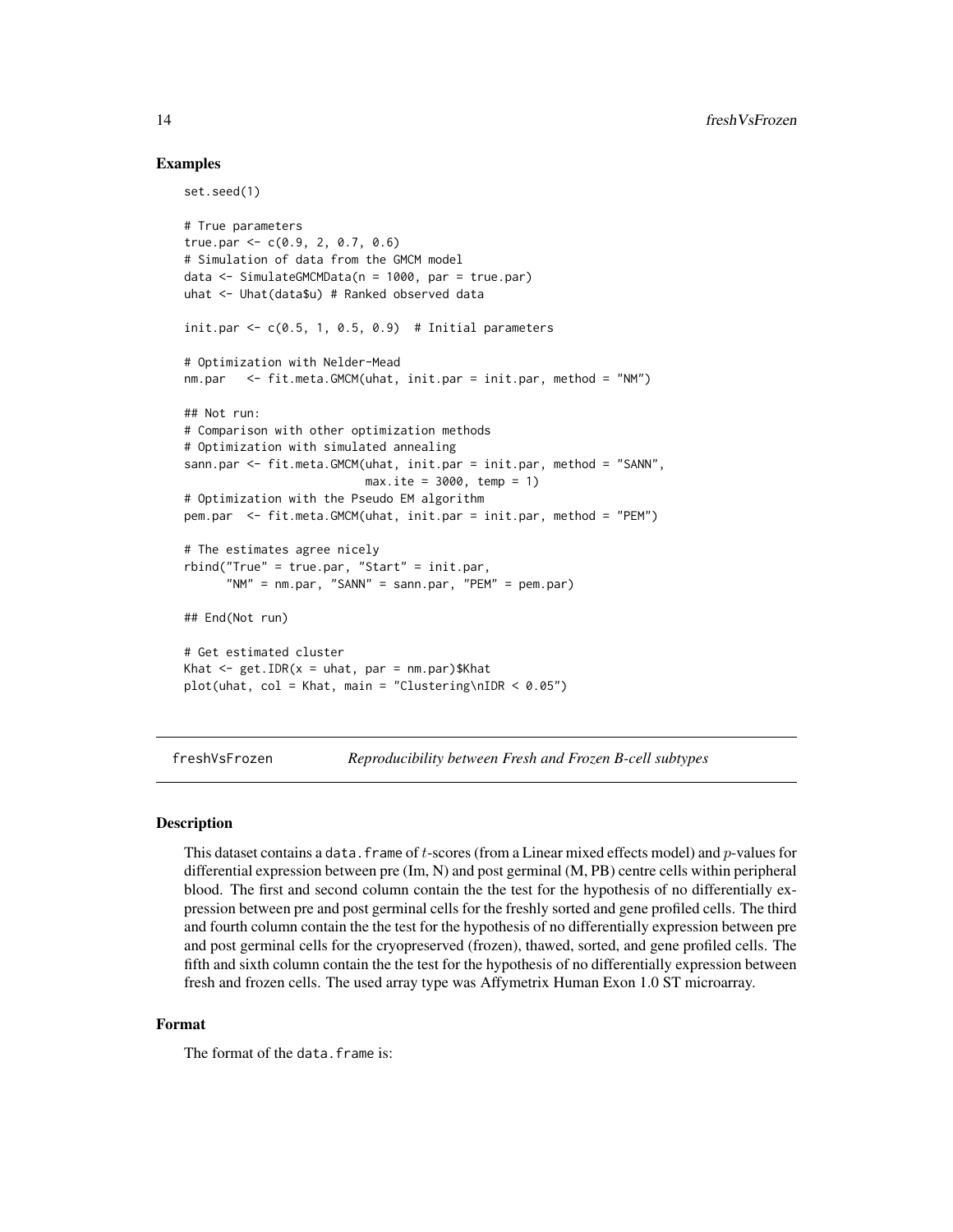#### <span id="page-14-0"></span>full2meta 15

```
'data.frame': 18708 obs. of 6 variables:
$ PreVsPost.Fresh.tstat : num -1.073 -0.381 -1.105 -0.559 -1.054 ...
$ PreVsPost.Fresh.pval : num 0.283 0.703 0.269 0.576 0.292 ...
$ PreVsPost.Frozen.tstat: num -0.245 -0.731 -0.828 -0.568 -1.083 ...
$ PreVsPost.Frozen.pval : num 0.806 0.465 0.408 0.57 0.279 ...
$ FreshVsFrozen.tstat : num 0.836 1.135 -0.221 0.191 -0.783 ...
$ FreshVsFrozen.pval : num 0.403 0.256 0.825 0.849 0.434 ...
```
# Details

Further details can be found in Rasmussen and Bilgrau et al. (2015).

# Author(s)

Anders Ellern Bilgrau <anders.ellern.bilgrau@gmail.com>

# References

Rasmussen SM, Bilgrau AE, Schmitz A, Falgreen S, Bergkvist KS, Tramm AM, Baech J, Jacobsen CL, Gaihede M, Kjeldsen MK, Boedker JS, Dybkaer K, Boegsted M, Johnsen HE (2015). "Stable Phenotype Of B-Cell Subsets Following Cryopreservation and Thawing of Normal Human Lymphocytes Stored in a Tissue Biobank." Cytometry Part B: Clinical Cytometry, 88(1), 40-49.

# **Examples**

```
data(freshVsFrozen)
str(freshVsFrozen)
# Plot P-values
plot(freshVsFrozen[,c(2,4)], cex = 0.5)
```
# Plot ranked and scaled P-values  $plot(What(abs(freshVsFrozen[,c(1,3)]))$ , cex = 0.5)

<span id="page-14-1"></span>

full2meta *Convert between parameter formats*

# <span id="page-14-2"></span>**Description**

These functions converts/coerces the parameters between the general Gaussian mixture (copula) model and the special GMCM. Most functions of the GMCM packages use the theta format described in [rtheta](#page-21-1).

#### Usage

full2meta(theta)

meta2full(par, d)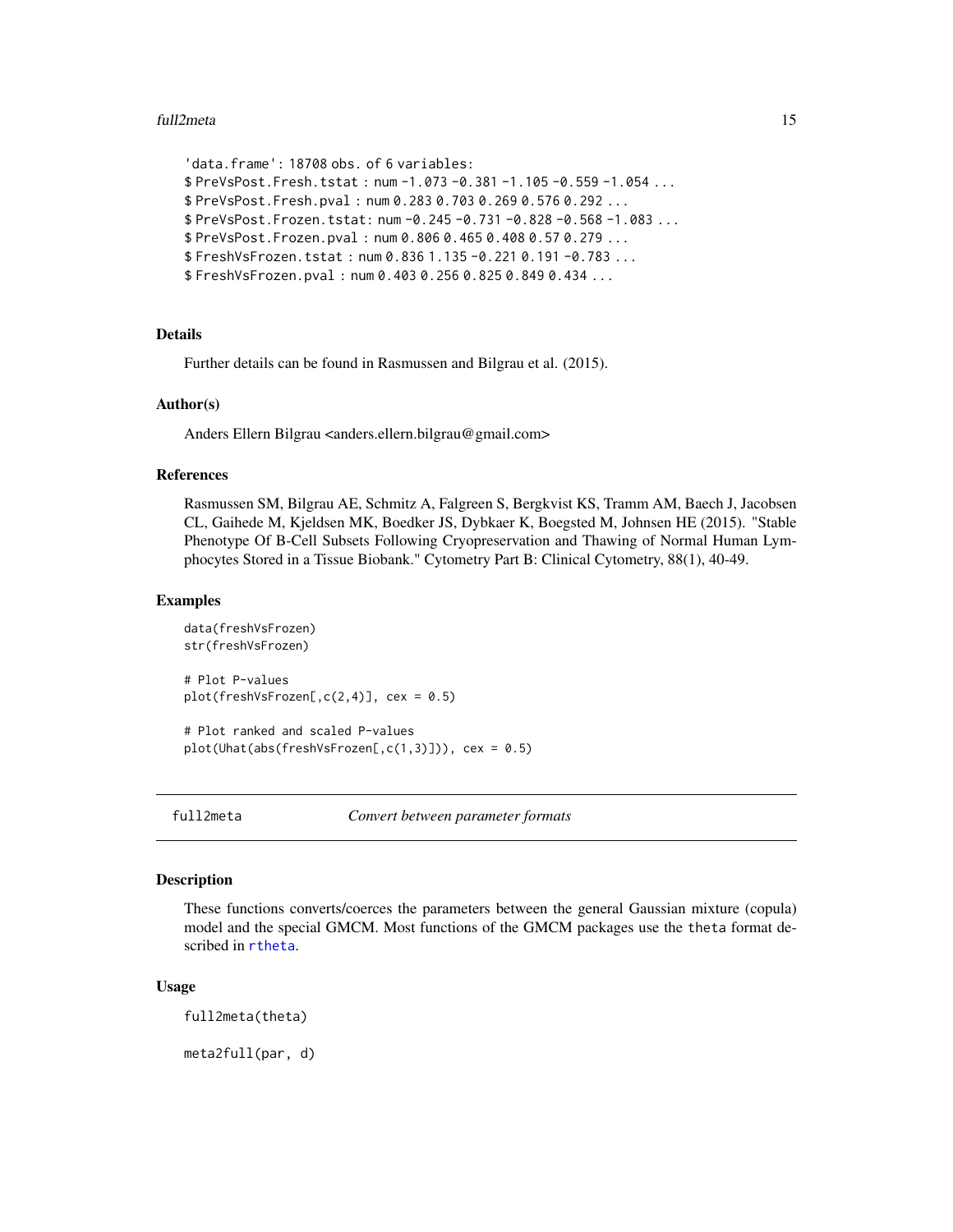#### Arguments

| theta        | A list of parameters for the full model. Formatted as described in r the ta.                                                                                                                                                  |
|--------------|-------------------------------------------------------------------------------------------------------------------------------------------------------------------------------------------------------------------------------|
| par          | A vector of length 4 where $par[1]$ is the probability of coming from the first<br>component, par [2] is the mean value, par [3] is the standard deviation, and<br>$par[4]$ is the correlation of the reproducible component. |
| <sub>d</sub> | An integer giving the dimension of the mixture distribution.                                                                                                                                                                  |

# Details

If a theta is supplied which is not on the form of Li et. al. (2011) the output is coerced by simply picking the first element of the second component mean vector as mean, the square roof of the first diagonal entry of the second component covariance matrix as standard deviation, and first off-diagonal entry as correlation (properly scaled).

# Value

full2meta returns a numeric vector of length 4 formatted as par.

meta2full returns a formatted 'theta' list of parameters as described by [rtheta](#page-21-1).

#### Author(s)

Anders Ellern Bilgrau <anders.ellern.bilgrau@gmail.com>

#### References

Li, Q., Brown, J. B. J. B., Huang, H., & Bickel, P. J. (2011). Measuring reproducibility of high-throughput experiments. The Annals of Applied Statistics, 5(3), 1752-1779. doi:10.1214/11-AOAS466

Tewari, A., Giering, M., & Raghunathan, A. (2011). Parametric Characterization of Multimodal Distributions with Non-gaussian Modes. IEEE 11th International Conference on Data Mining Workshops, 2011, 286-292. doi:10.1109/ICDMW.2011.135

#### See Also

#### [rtheta](#page-21-1)

```
theta \leq GMCM:::rtheta(m = 2, d = 2)
print(par <- full2meta(theta))
print(theta.special.case <- meta2full(par, d = 2))
```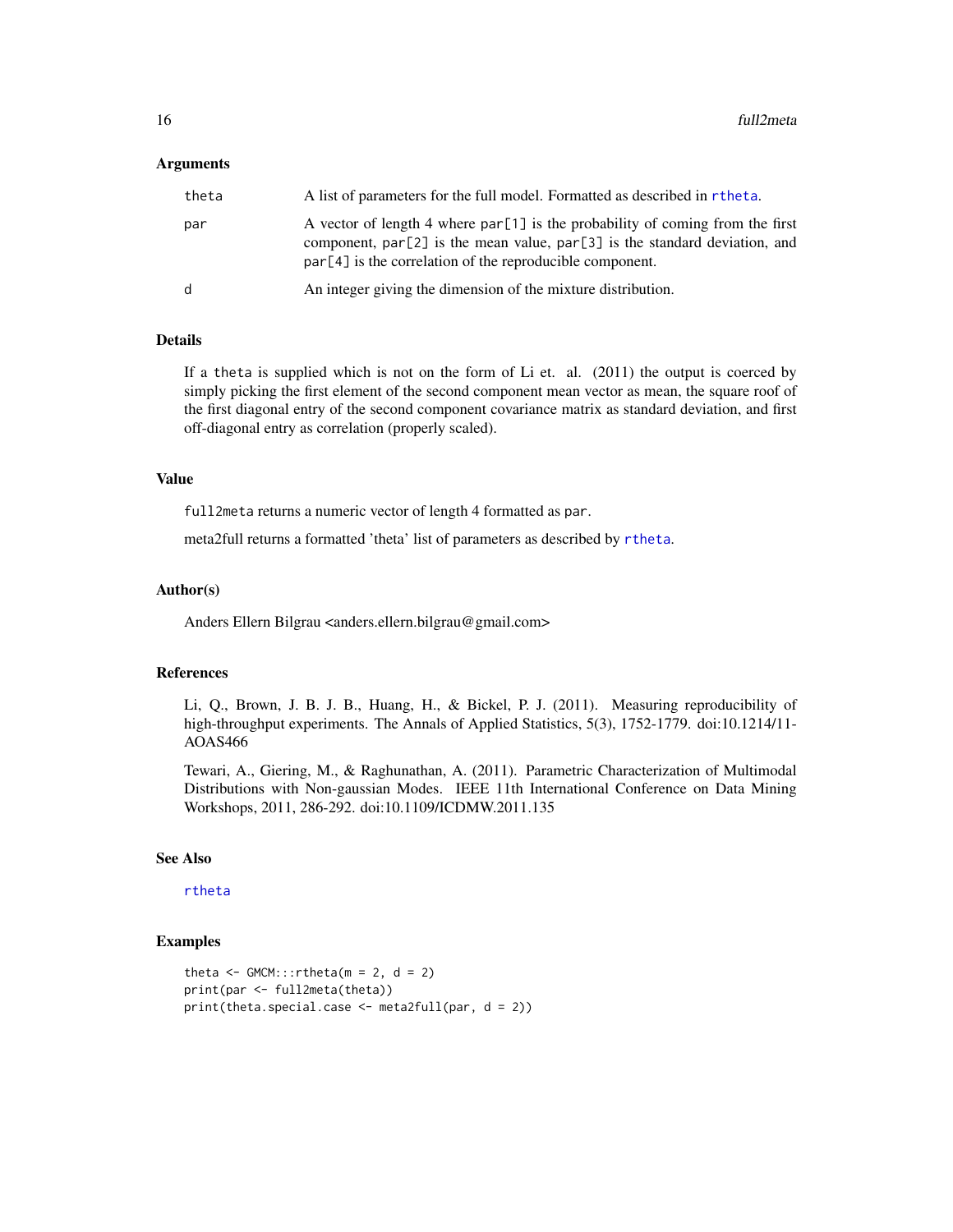<span id="page-16-1"></span><span id="page-16-0"></span>

#### <span id="page-16-2"></span>Description

Functions for computing posterior cluster probabilities (get.prob) in the general GMCM as well as local and adjusted irreproducibility discovery rates (get.IDR) in the special GMCM.

# Usage

```
get.IDR(x, par, threshold = 0.05, ...)get.prob(x, theta, ...)
```
#### Arguments

| par<br>$par[4]$ is the correlation of the reproducible component.<br>threshold<br>The threshold level of the IDR rate.<br>Arguments passed to ggmm, marginal.<br>.<br>A list of parameters for the full model as described in rtheta.<br>theta | $\mathsf{x}$ | A matrix of observations where rows corresponds to features and columns to<br>studies.                                                                            |
|------------------------------------------------------------------------------------------------------------------------------------------------------------------------------------------------------------------------------------------------|--------------|-------------------------------------------------------------------------------------------------------------------------------------------------------------------|
|                                                                                                                                                                                                                                                |              | A vector of length 4 where $par[1]$ is mixture proportion of the irreproducible<br>component, $par[2]$ is the mean value, $par[3]$ is the standard deviation, and |
|                                                                                                                                                                                                                                                |              |                                                                                                                                                                   |
|                                                                                                                                                                                                                                                |              |                                                                                                                                                                   |
|                                                                                                                                                                                                                                                |              |                                                                                                                                                                   |

# Value

get.IDR returns a list of length 5 with elements:

| idr       | A vector of the local idr values. I.e. the posterior probability that $x[i, ]$ belongs<br>to the irreproducible component. |
|-----------|----------------------------------------------------------------------------------------------------------------------------|
| IDR       | A vector of the adjusted IDR values.                                                                                       |
| 1         | The number of reproducible features at the specified threshold.                                                            |
| threshold | The IDR threshold at which features are deemed reproducible.                                                               |
| Khat      | A vector signifying whether the corresponding feature is reproducible or not.                                              |

get.prob returns a matrix where entry  $(i, j)$  is the posterior probability that the observation  $x[i, ]$ belongs to cluster j.

# Note

From GMCM version 1.1 get. IDR has been an internal function. Use get.prop or get. IDR instead. The function can still be accessed with GMCM:::get.idr. get.idr returns a vector where the  $i'$ th entry is the posterior probability that observation  $i$  is irreproducible. It is a simple wrapper for get.prob.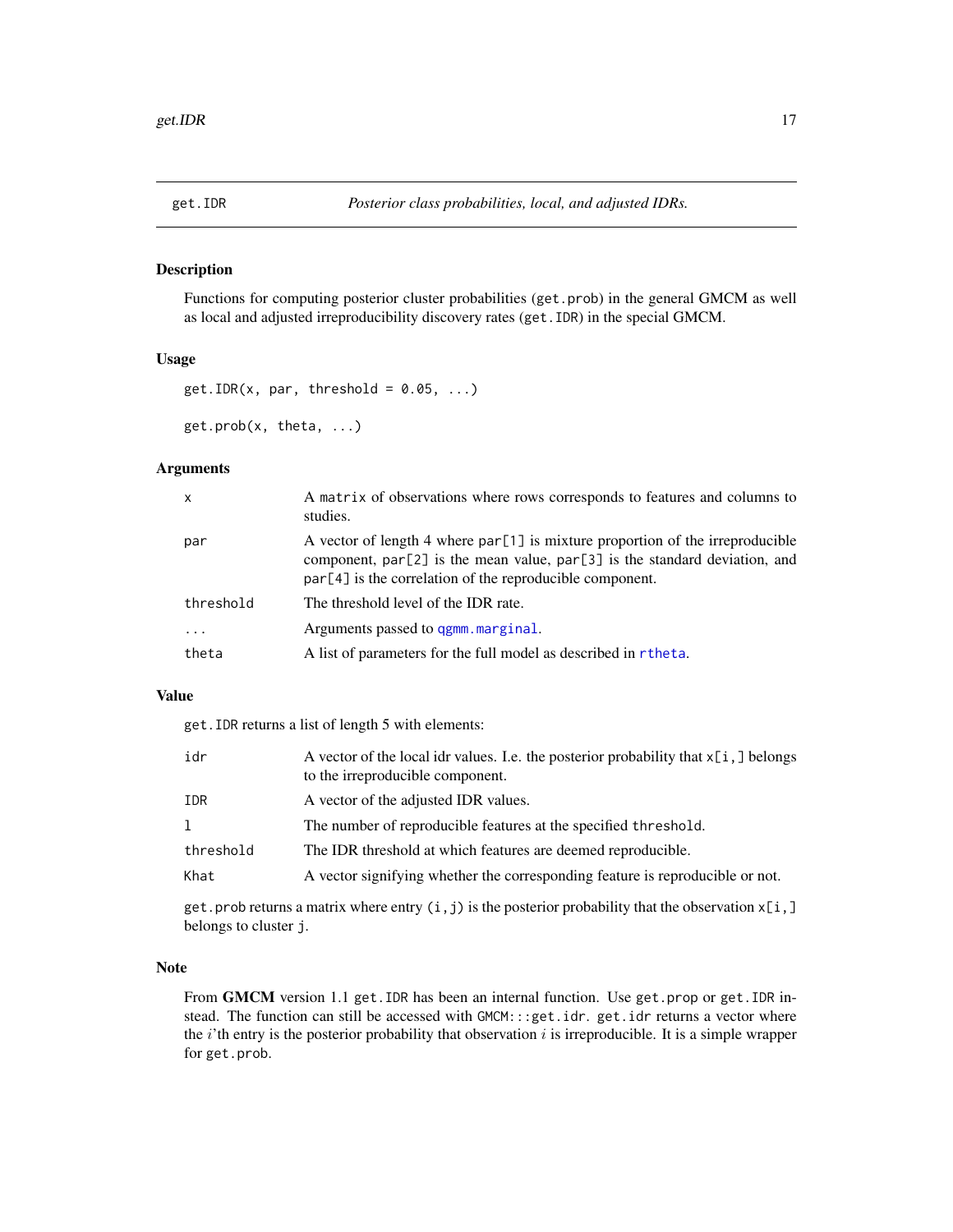#### <span id="page-17-0"></span>Author(s)

Anders Ellern Bilgrau <anders.ellern.bilgrau@gmail.com>

#### References

Li, Q., Brown, J. B. J. B., Huang, H., & Bickel, P. J. (2011). Measuring reproducibility of high-throughput experiments. The Annals of Applied Statistics, 5(3), 1752-1779. doi:10.1214/11-AOAS466

Tewari, A., Giering, M., & Raghunathan, A. (2011). Parametric Characterization of Multimodal Distributions with Non-gaussian Modes. IEEE 11th International Conference on Data Mining Workshops, 2011, 286-292. doi:10.1109/ICDMW.2011.135

#### Examples

```
set.seed(1123)
# True parameters
true.par <- c(0.9, 2, 0.7, 0.6)# Simulation of data from the GMCM model
data \le SimulateGMCMData(n = 1000, par = true.par, d = 2)
# Initial parameters
init.par <- c(0.5, 1, 0.5, 0.9)
# Nelder-Mead optimization
nm.par <- fit.meta.GMCM(data$u, init.par = init.par, method = "NM")
# Get IDR values
res <- get.IDR(data$u, nm.par, threshold = 0.05)
# Plot results
plot(data $u, col = res$Khat, pch = c(3, 16)[data $K])
```
goodness.of.fit *Goodness of fit for the general GMCM*

# Description

Compute goodness of fit as described in [AIC](#page-0-0). The number of parameters used correspond to the number of variables free to vary in the general model.

#### Usage

```
goodness.of.fit(theta, u, method = c("AIC", "BIC"), k = 2)
```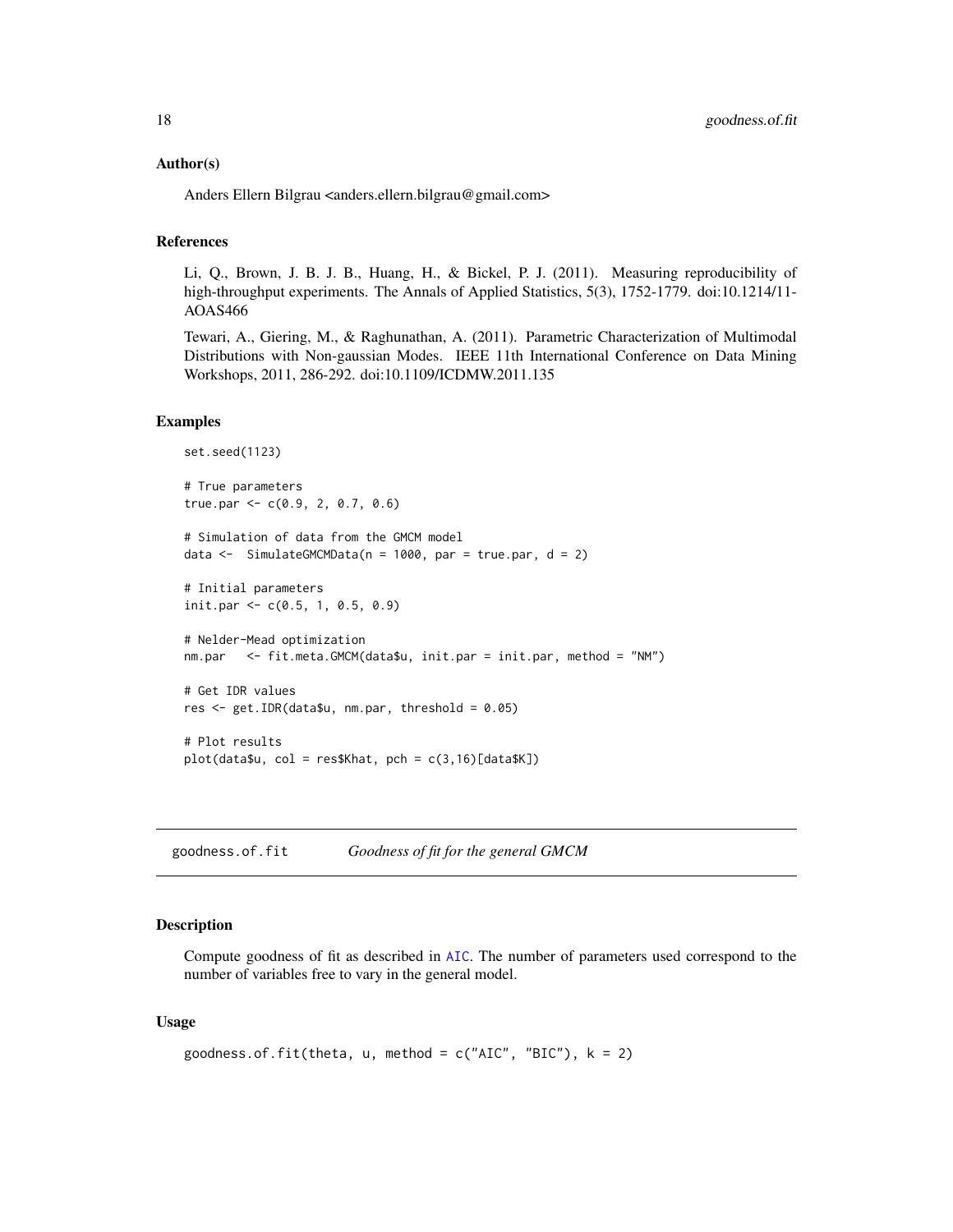#### <span id="page-18-0"></span>is.theta 19

# Arguments

| theta  | A list of parameters as defined in rtheta. For t this function, it will usually<br>be the output of fit. full. GMCM.                                                                                                      |
|--------|---------------------------------------------------------------------------------------------------------------------------------------------------------------------------------------------------------------------------|
| -u     | An n by d matrix of marginally uniform observations. Rows corresponds to<br>observations and columns to the dimensions of the variables. I.e. these are often<br>ranked and scaled test statistics or other observations. |
| method | A character of length 1 which specifies the goodness of fit to compute. Default<br>is "AIC". "BIC" is also a option.                                                                                                      |
| k      | A integer specifying the default used constant "k" in AIC. See AIC.                                                                                                                                                       |

# Value

A single number giving the goodness of fit as requested.

# Examples

```
set.seed(2)
data(u133VsExon)
u <- Uhat(u133VsExon[sample(19577, 500), ]) # Subset for faster fitting
theta1 <- fit.full.GMCM(u, m = 2, method = "L-BFGS")
goodness.of.fit(theta1, u) # AIC
goodness.of.fit(theta1, u, method = "BIC")
## Not run:
theta2 <- fit.full.GMCM(u, m = 3, method = "L-BFGS")
goodness.of.fit(theta2, u)
goodness.of.fit(theta2, u, method = "BIC")
## End(Not run)
```
<span id="page-18-1"></span>is.theta *Check if parameters are valid*

# Description

Function to check whether the argument is coherent and in the correct format.

#### Usage

```
is.theta(theta, check.class = TRUE)
```
# Arguments

| theta       | A list on the theta-form described in rtheta          |
|-------------|-------------------------------------------------------|
| check.class | Logical. If TRUE, the class of theta is also checked. |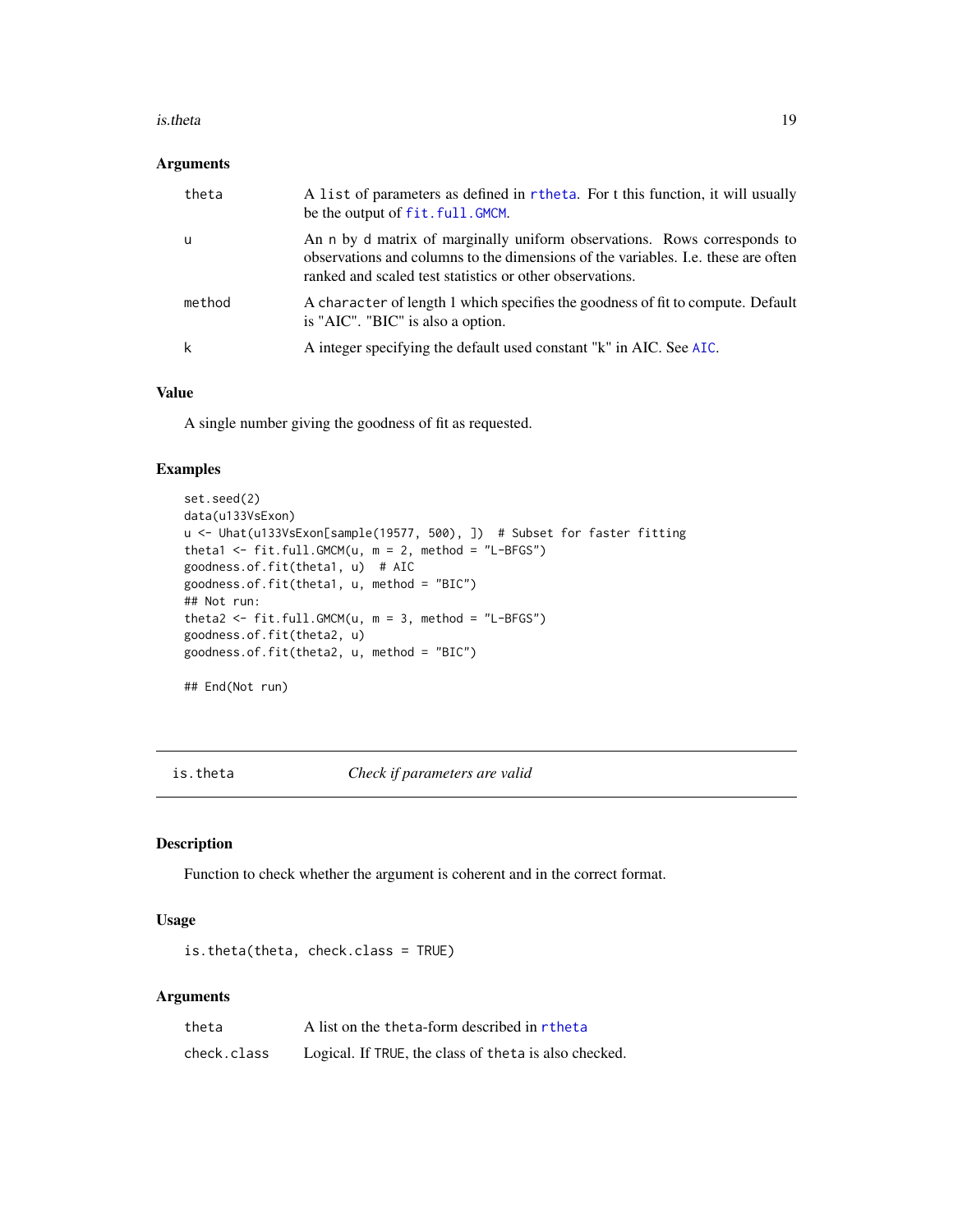## <span id="page-19-0"></span>Value

logical. Returns TRUE if theta is coherent and in the correct format. Otherwise, the function returns FALSE with an accompanying warning message of the problem.

#### Author(s)

Anders Ellern Bilgrau <anders.ellern.bilgrau@gmail.com>

#### See Also

[rtheta](#page-21-1)

# Examples

```
theta1 \le- rtheta() # Create a random correctly formatted theta
is.theta(theta1)
theta2 \le rtheta(d = 3, m = 5)
theta2$m <- 6 # m is now incoherent with the number of components
is.theta(theta2)
theta3 \le rtheta(d = 4, m = 2)
theta3$sigma$comp1[1, 2] <- 0 # Making the covariance matrix non-symmetric
is.theta(theta3)
theta4 \leftarrow rtheta(d = 10, m = 10)
theta4$sigma$comp1[1, 1] <- 0 # Destroy positive semi-definiteness
is.theta(theta4)
theta5 < -rtheta()names(theta5) <- c("m", "d", "prop", "mu", "sigmas") # Incorrect names
is.theta(theta5)
```
plot.theta *Plotting method for "theta" objects*

#### Description

Visualizes the chosen dimensions of the theta object graphically by the GMM density and possibly the individual gaussian components.

#### Usage

```
## S3 method for class 'theta'
plot(x, which.dims = c(1L, 2L), n.sd = qnorm(0.99),add.means = TRUE, ..., add.ellipses = FALSE)
```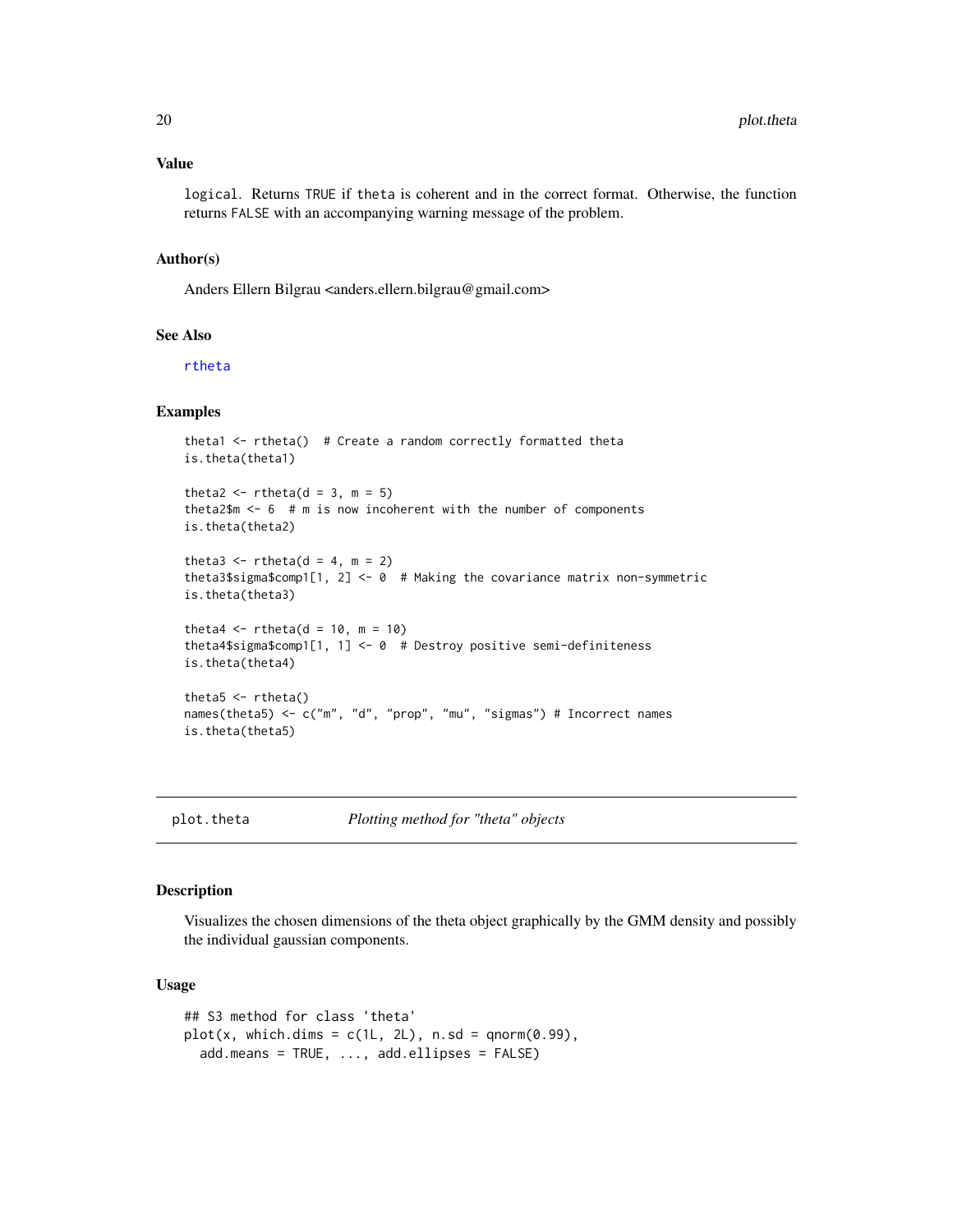# <span id="page-20-0"></span>print.theta 21

# Arguments

| $\mathsf{x}$ | An object of class theta.                                                                                                                                                      |
|--------------|--------------------------------------------------------------------------------------------------------------------------------------------------------------------------------|
| which.dims   | An integer vector of length 2 choosing which two dimensions to plot.                                                                                                           |
| n.sd         | An integer choosing the number of standard deviations in each dimension to<br>determine the plotting window.                                                                   |
| add.means    | logical. If TRUE, dots corresponding to the means are added to the plot.                                                                                                       |
| .            | Arguments passed to contour.                                                                                                                                                   |
| add.ellipses | logical. If TRUE, ellipses outlining a 95% confidence regions for each com-<br>ponent are added in the bivariate multivariate distribution defined by theta and<br>which.dims. |

# Value

Plots via the contour function. Invisibly returns a list with x, y, z coordinates that is passed to contour.

# Author(s)

Anders Ellern Bilgrau <anders.ellern.bilgrau@gmail.com>

# Examples

```
set.seed(5)
theta \leftarrow rtheta(d = 3, m = 2)
## Not run:
plot(theta)
plot(theta, col = "blue", asp = 1, add.means = FALSE)
plot(theta, col = "blue", asp = 1, add.means = TRUE)
plot(theta, which.dims = c(3L, 2L), asp = 1)## End(Not run)
plot(theta, asp = 1, n.sd = 3, add. ellipses = TRUE,nlevels = 40, axes = FALSE,
     xlab = "Dimension 1", ylab = "Dimension 2")
```
print.theta *Print method for theta class*

# Description

Print method for theta class

#### Usage

```
## S3 method for class 'theta'
print(x, \ldots)
```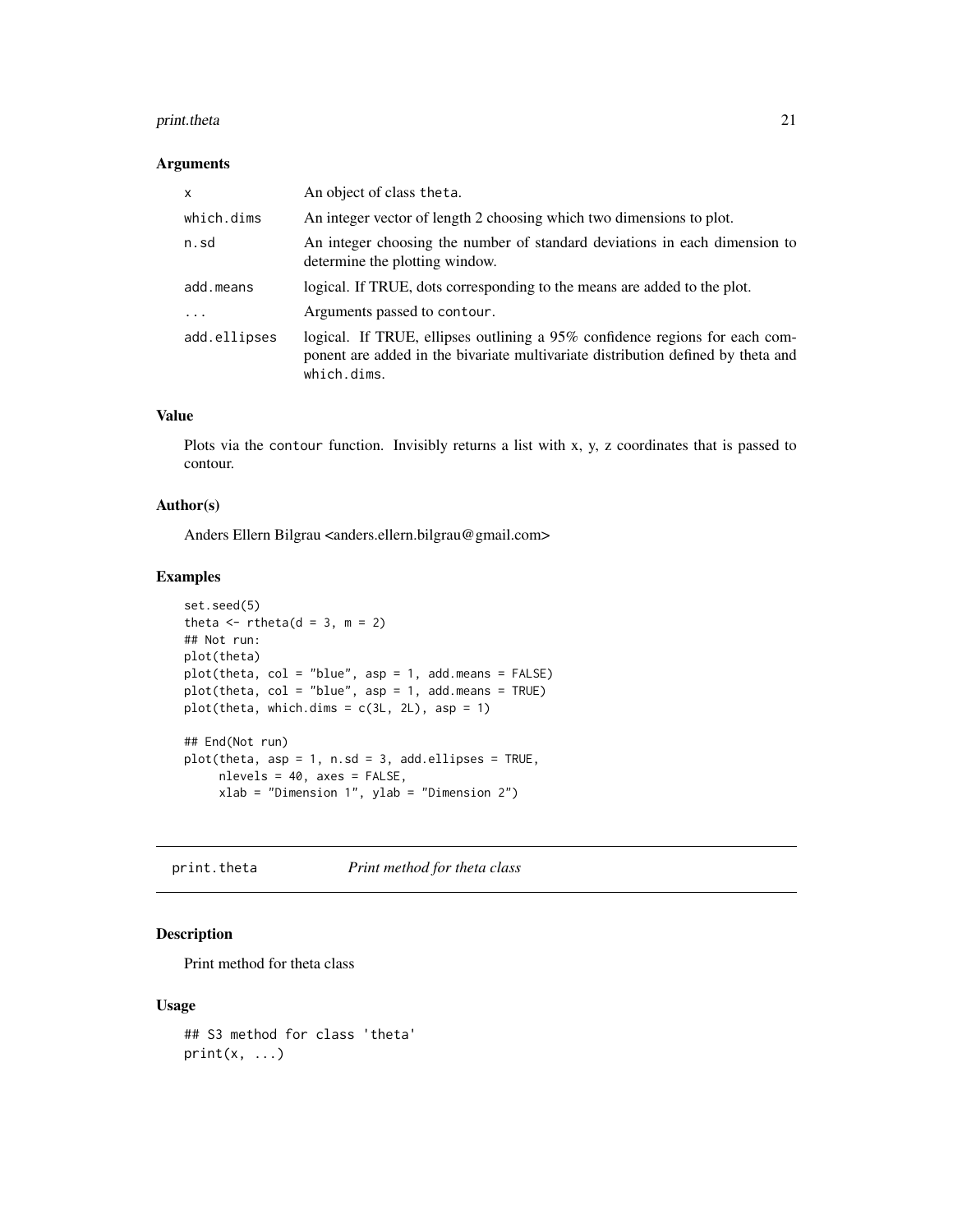<span id="page-21-0"></span> $22$  rtheta

#### **Arguments**

| X        | A theta object. See rtheta.                   |
|----------|-----------------------------------------------|
| $\cdots$ | Arguments to be passed to subsequent methods. |

#### Value

Invisibly returns x.

#### Author(s)

Anders Ellern Bilgrau <anders.ellern.bilgrau@gmail.com>

#### Examples

```
theta \leftarrow rtheta()
print(theta)
```
<span id="page-21-1"></span>

rtheta *Get random parameters for the Gaussian mixture (copula) model*

#### Description

Generate a random set parameters for the Gaussian mixture model (GMM) and Gaussian mixture copula model (GMCM). Primarily, it provides an easy prototype of the theta-format used in GMCM.

#### Usage

```
rtheta(m = 3, d = 2, method = c("old", "EqualSpherical",
  "UnequalSpherical", "EqualEllipsoidal", "UnequalEllipsoidal"))
```
#### Arguments

| m            | The number of components in the mixture.                                                                                  |
|--------------|---------------------------------------------------------------------------------------------------------------------------|
| $\mathsf{d}$ | The dimension of the mixture distribution.                                                                                |
| method       | The method by which the theta should be generated. See details. Defaults to<br>"old" which is the regular "old" behavior. |

#### Details

Depending on the method argument the parameters are generated as follows. The new behavior is inspired by the simulation scenarios in Friedman (1989) but not exactly the same.

- pie is generated by  $m$  draws of a chi-squared distribution with  $3m$  degrees of freedom divided by their sum. If method = "old" the uniform distribution is used instead.
- mu is generated by  $m$  i.i.d.  $d$ -dimensional zero-mean normal vectors with covariance matrix 100I. (unchanged from the old behavior)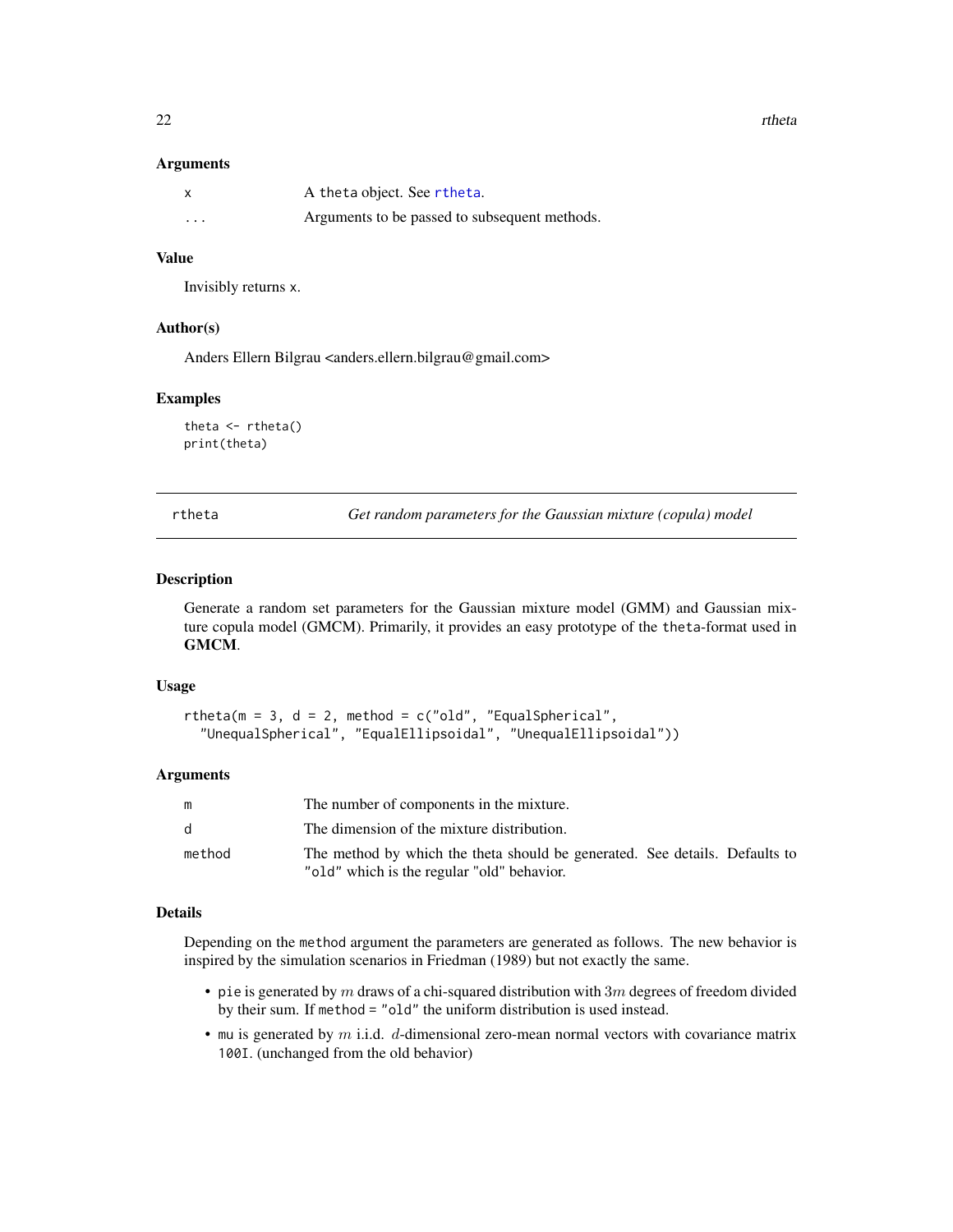#### <span id="page-22-0"></span>rtheta 23

- sigma is dependent on method. The covariance matrices for each component are generated as follows. If the method is
	- "EqualSpherical", then the covariance matrices are the identity matrix and thus are all equal and spherical.
	- "UnequalSpherical", then the covariance matrices are scaled identity matrices. In component  $h$ , the covariance matrix is  $hI$
	- "EqualEllipsoidal", then highly elliptical covariance matrices which equal for all components are used. The square root of the  $d$  eigenvalues are chosen equidistantly on the interval 10 to 1 and a randomly (uniformly) oriented orthonormal basis is chosen and used for all components.
	- "UnqualEllipsoidal", then highly elliptical covariance matrices different for all components are used. The eigenvalues of the covariance matrices equal as in all components as in "EqualEllipsoidal". However, they are all randomly (uniformly) oriented (unlike as described in Friedman (1989)).
	- "old", then the old behavior is used. The old behavior differs from "EqualEllipsoidal" by using the absolute value of d zero-mean i.i.d. normal eigenvalues with a standard deviation of 8.

In all cases, the orientation is selected uniformly.

# Value

A named list of parameters with the 4 elements:

| m     | An integer giving the number of components in the mixture. Default is 3.                      |
|-------|-----------------------------------------------------------------------------------------------|
| d     | An integer giving the dimension of the mixture distribution. Default is 2.                    |
| pie   | A numeric vector of length m of mixture proportions between 0 and 1 which<br>sums to one.     |
| mu    | A list of length m of numeric vectors of length d for each component.                         |
| sigma | A list of length m of variance-covariance matrices (of size d times d) for each<br>component. |

# Note

The function is. theta checks whether or not theta is in the correct format.

### Author(s)

Anders Ellern Bilgrau <anders.ellern.bilgrau@gmail.com>

# References

Friedman, Jerome H. "Regularized discriminant analysis." Journal of the American statistical association 84.405 (1989): 165-175.

# See Also

[is.theta](#page-18-1)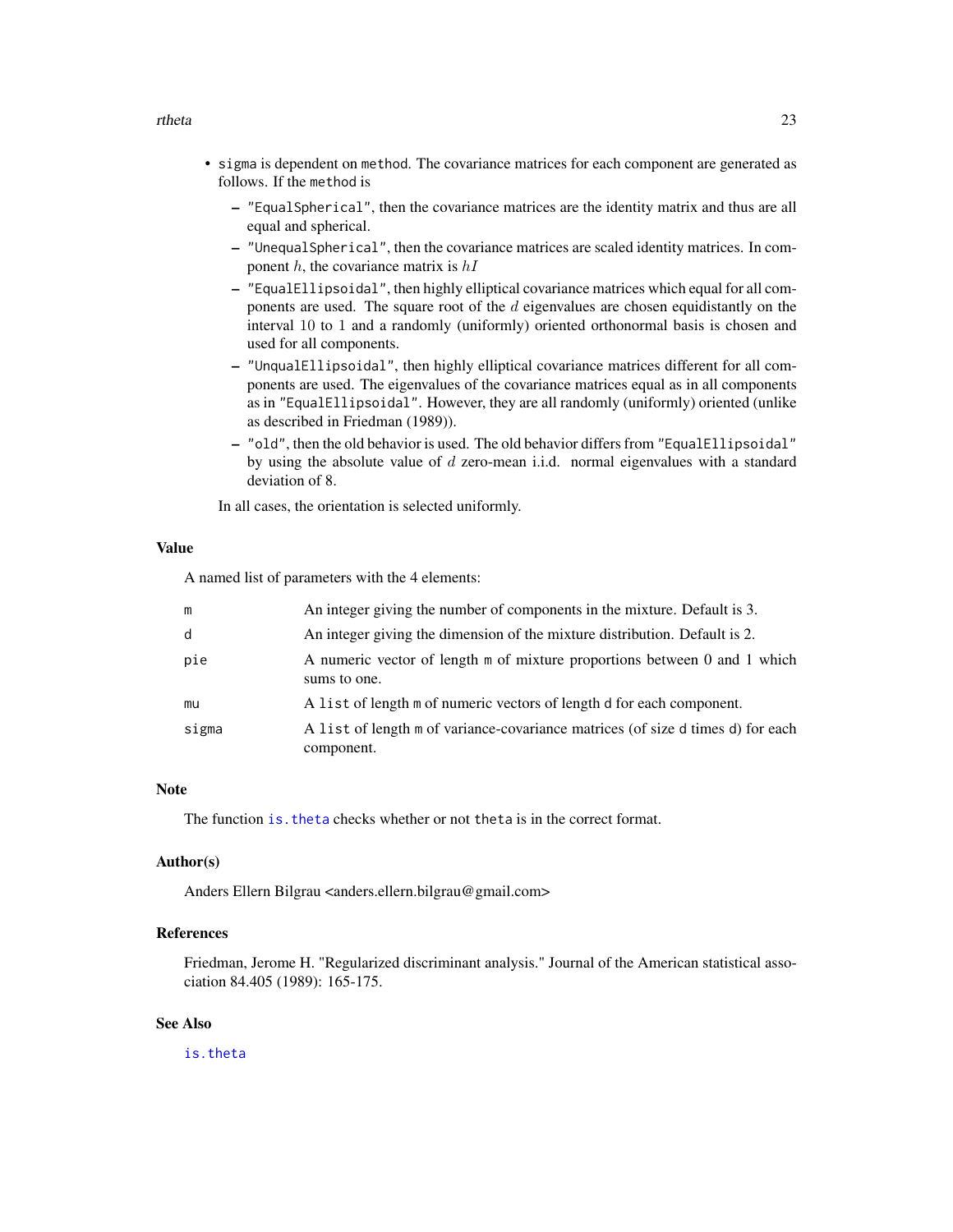#### Examples

```
rtheta()
rtheta(d = 5, m = 2)
rtheta(d = 3, m = 2, method = "EqualEllipsoidal")test \leftarrow rtheta()
is.theta(test)
summary(test)
print(test)
plot(test)
## Not run:
A \le SimulateGMMData(n = 100, rtheta(d = 2, method = "EqualSpherical"))
plot(A$z, col = A$K, pch = A$K, asp = 1)B \le - SimulateGMMData(n = 100, rtheta(d = 2, method = "UnequalSpherical"))
plot(B$z, col = B$K, pch = B$K, asp = 1)C \leq SimulateGMMData(n = 100, rtheta(d = 2, method = "EqualEllipsoidal"))
plot(C$z, col = C$K, pch = C$K, asp = 1)D \leq SimulateGMMData(n = 100, rtheta(d = 2, method = "UnequalEllipsoidal"))
plot(D$z, col = D$K, pch = D$K, asp = 1)## End(Not run)
```
runGMCM *Run the GMCM shiny application*

#### **Description**

Function for starting a local instance of the GMCM shiny application. The online application is found at <https://gmcm.shinyapps.io/GMCM/>.

#### Usage

runGMCM(...)

#### Arguments

... Arguments passed to [runApp](#page-0-0).

# Value

Retuns nothing (usually). See [runApp](#page-0-0). Exit or stop the app by interrupting R.

#### See Also

[runApp](#page-0-0)

<span id="page-23-0"></span>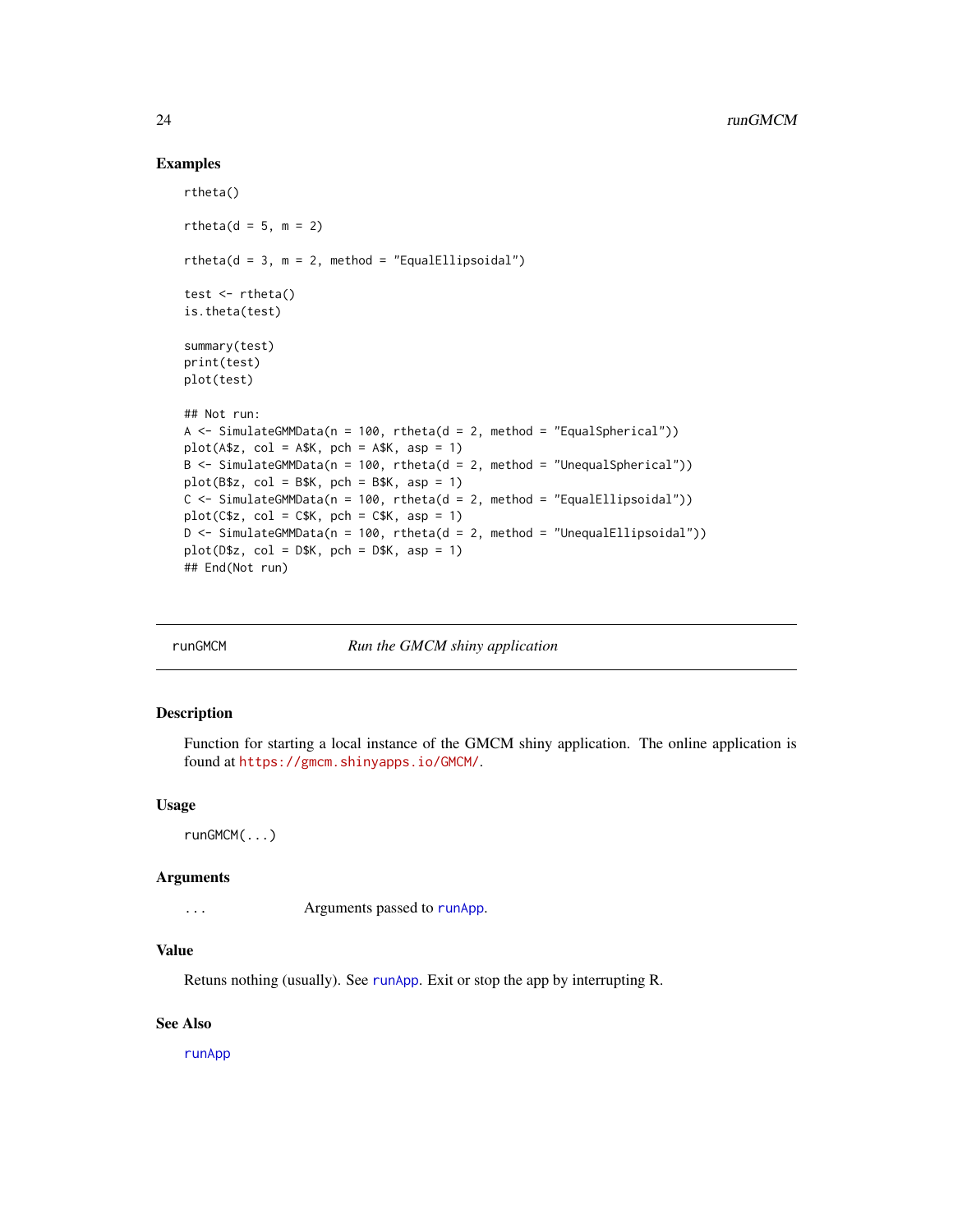# <span id="page-24-0"></span>SimulateGMCMData 25

#### Examples

```
## Not run:
runGMCM()
runGMCM(launch.browser = FALSE, port = 1111)
# Open browser and enter URL http://127.0.0.1:1111/
```
## End(Not run)

<span id="page-24-1"></span>SimulateGMCMData *Simulation from Gaussian mixture (copula) models*

#### <span id="page-24-2"></span>Description

Easy and fast simulation of data from Gaussian mixture copula models (GMCM) and Gaussian mixture models (GMM).

#### Usage

```
SimulateGMCMData(n = 1000, par, d = 2, theta, ...)
```
SimulateGMMData( $n = 1000$ , theta = rtheta(...), ...)

# Arguments

| n         | A single integer giving the number of realizations (observations) drawn from the<br>model. Default is 1000.                                                                   |
|-----------|-------------------------------------------------------------------------------------------------------------------------------------------------------------------------------|
| par       | A vector of parameters of length 4 where par[1] is the mixture proportion,<br>$par[2]$ is the mean, $par[3]$ is the standard deviation, and $par[4]$ is the corre-<br>lation. |
| d         | The number of dimensions (or, equivalently, experiments) in the mixture distri-<br>bution.                                                                                    |
| theta     | A list of parameters for the model as described in rtheta.                                                                                                                    |
| $\ddotsc$ | In SimulateGMCMData the arguments are passed to SimulateGMMData. In SimulateGMMData<br>the arguments are passed to rtheta.                                                    |

#### Details

The functions provide simulation of  $n$  observations and  $d$ -dimensional GMCMs and GMMs with provided parameters. The par argument specifies the parameters of the Li et. al. (2011) GMCM. The theta argument specifies an arbitrary GMCM of Tewari et. al. (2011). Either one can be supplied. If both are missing, random parameters are chosen for the general model.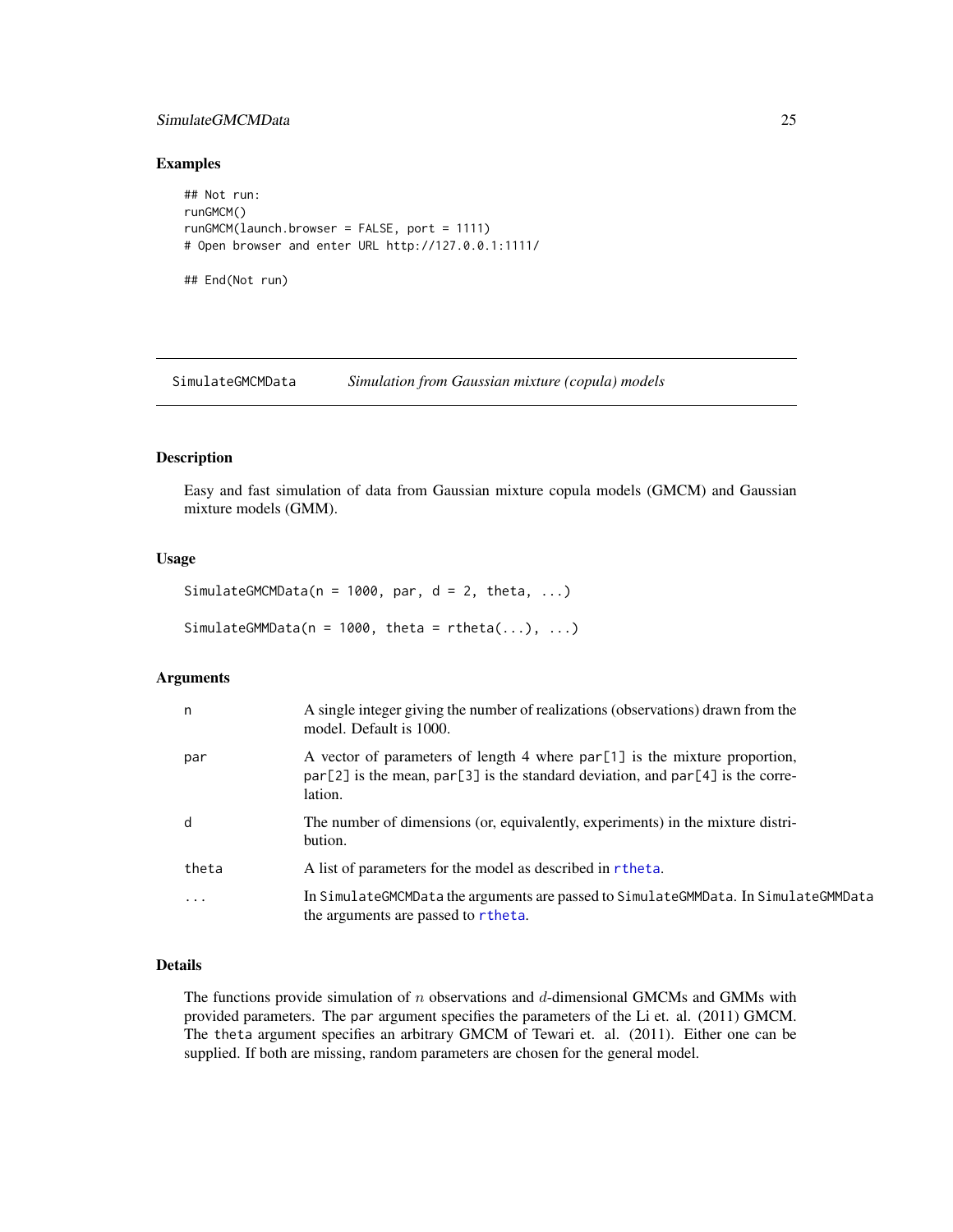SimulateGMCMData returns a list of length 4 with elements:

| u                                                         | A matrix of the realized values of the GMCM.                                                        |
|-----------------------------------------------------------|-----------------------------------------------------------------------------------------------------|
| Z.                                                        | A matrix of the latent GMM realizations.                                                            |
| K.                                                        | An integer vector denoting the component from which the realization comes.                          |
| theta                                                     | A list containing the used parameters for the simulations with the format de-<br>scribed in rtheta. |
| SimulateGMMData returns a list of length 3 with elements: |                                                                                                     |
| z                                                         | A matrix of GMM realizations.                                                                       |
| K.                                                        | An integer vector denoting the component from which the realization comes.                          |

```
theta As above and in rtheta.
```
# Author(s)

Anders Ellern Bilgrau <anders.ellern.bilgrau@gmail.com>

### References

Li, Q., Brown, J. B. J. B., Huang, H., & Bickel, P. J. (2011). Measuring reproducibility of high-throughput experiments. The Annals of Applied Statistics, 5(3), 1752-1779. doi:10.1214/11-AOAS466

Tewari, A., Giering, M. J., & Raghunathan, A. (2011). Parametric Characterization of Multimodal Distributions with Non-gaussian Modes. 2011 IEEE 11th International Conference on Data Mining Workshops, 286-292. doi:10.1109/ICDMW.2011.135

# See Also

[rtheta](#page-21-1)

#### Examples

set.seed(2)

```
# Simulation from the GMM
gmm.data1 <- SimulateGMMData(n = 200, m = 3, d = 2)
str(gmm.data1)
```

```
# Plotting the simulated data
plot(gmm.data1$z, col = gmm.data1$K)
```

```
# Simulation from the GMCM
gmcm.data1 <- SimulateGMCMData(n = 1000, m = 4, d = 2)
str(gmcm.data1)
```

```
# Plotthe 2nd simulation
par(mfrow = c(1,2))
```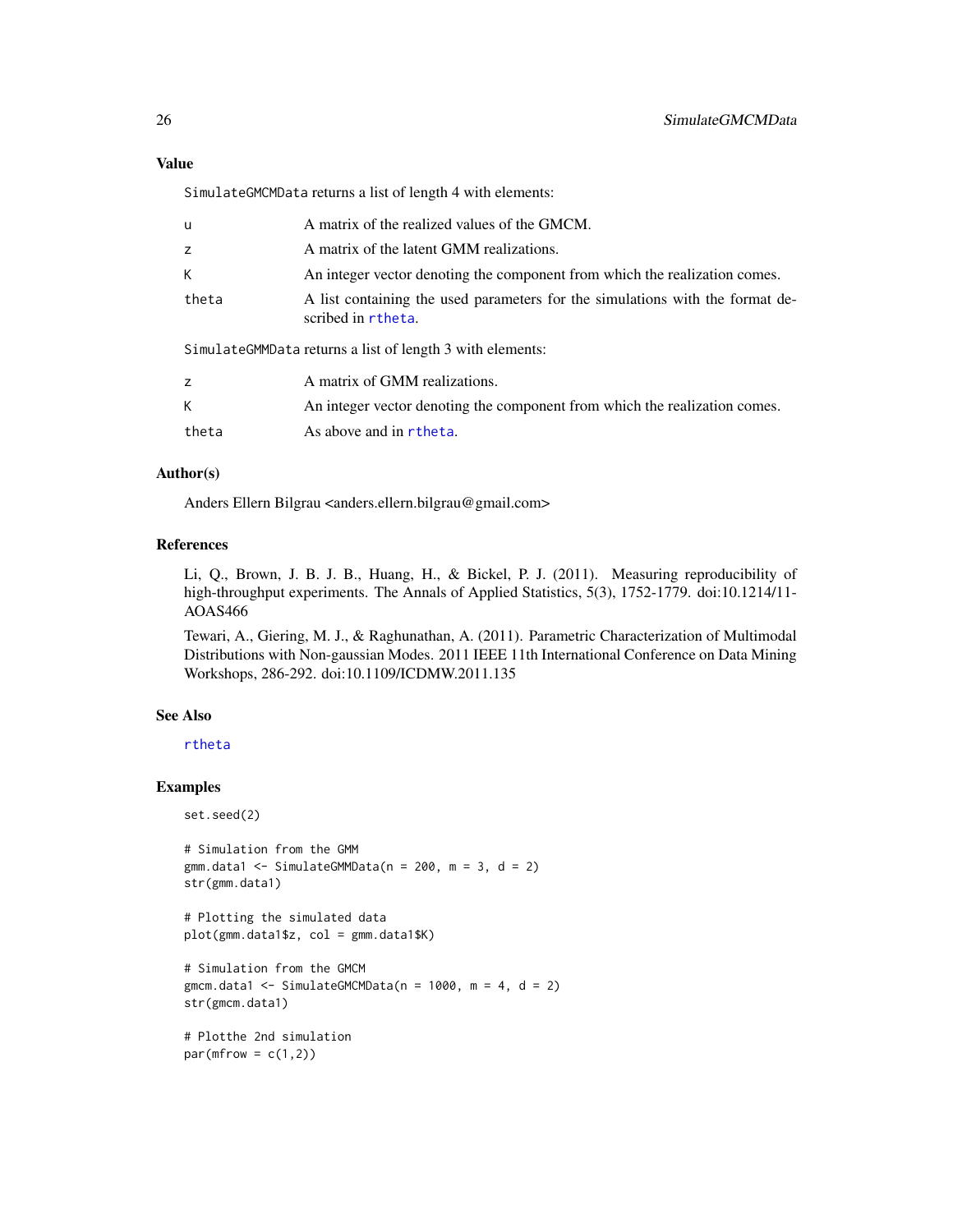# <span id="page-26-0"></span>summary.theta 27

```
plot(gmcm.data1$z, col = gmcm.data1$K)
plot(gmcm.data1$u, col = gmcm.data1$K)
# Simulation from the special case of GMCM
theta <- meta2full(c(0.7, 2, 1, 0.7), d = 3)
gmcm.data2 <- SimulateGMCMData(n = 5000, theta = theta)
str(gmcm.data2)
# Plotting the 3rd simulation
par(mfrow=c(1,2))
plot(gmcm.data2$z, col = gmcm.data2$K)
plot(gmcm.data2$u, col = gmcm.data2$K)
```
summary.theta *Summary method for theta class*

# Description

Summary method for theta class

# Usage

## S3 method for class 'theta' summary(object, ...)

#### Arguments

| object   | A theta object. See rtheta.                  |
|----------|----------------------------------------------|
| $\cdots$ | arguments to be passed to subsequent methods |

# Value

Invisibly returns x.

# Author(s)

Anders Ellern Bilgrau <anders.ellern.bilgrau@gmail.com>

```
theta <- rtheta()
summary(theta)
```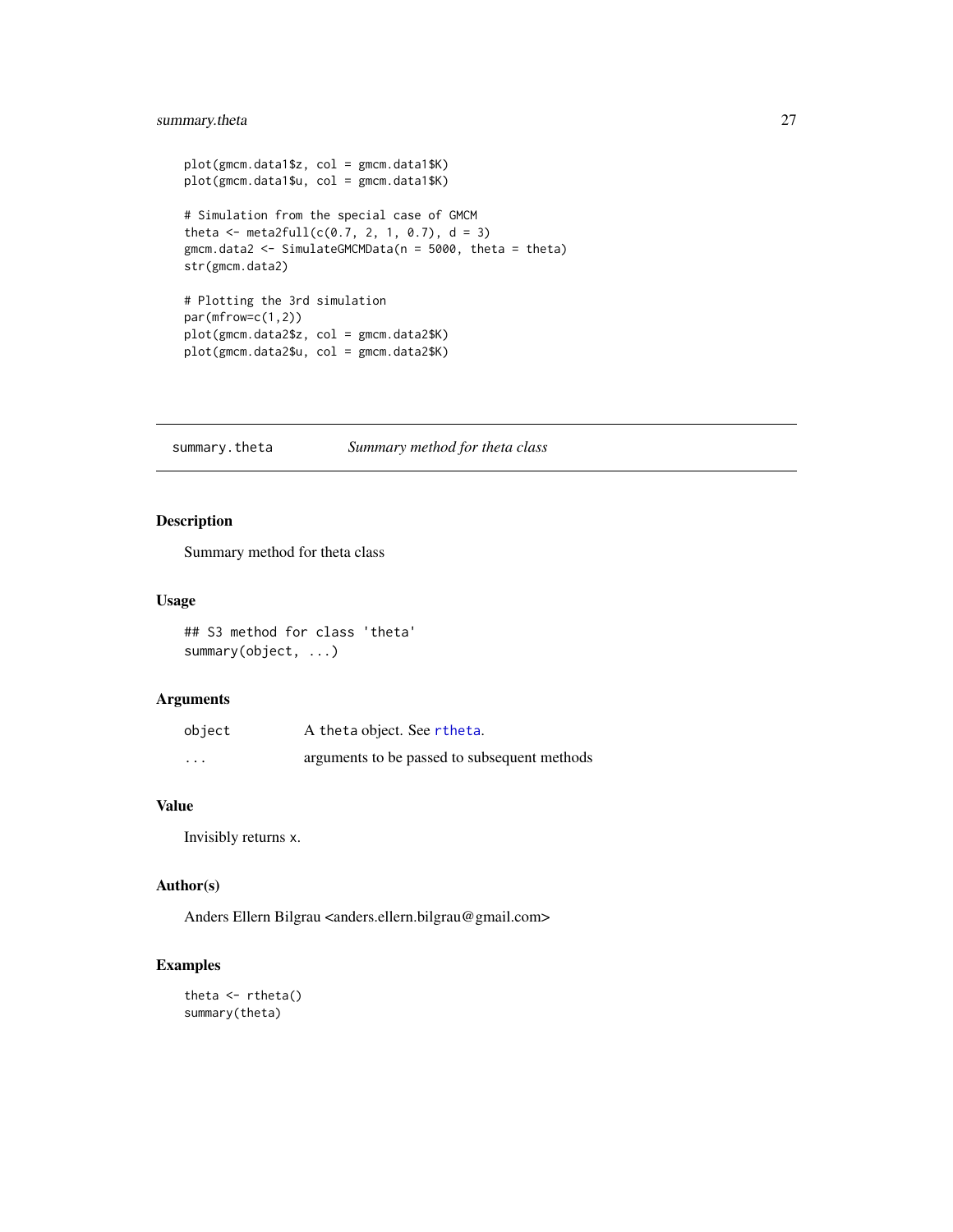#### <span id="page-27-0"></span>Description

This dataset contains a data. frame of unadjusted P-values for differential expression between germinal center cells and other B-cells within tonsils for two different experiments. The experiments differ primarily in the microarray platform used. The first column corresponds the evidence from the Affymetrix GeneChip Human Genome U133 Plus 2.0 Array. The second column corresponds to the Affymetrix GeneChip Human Exon 1.0 ST Array.

#### Format

The format of the data.frame is:

'data.frame': 19577 obs. of 2 variables: \$ u133: num 0.17561 0.00178 0.005371 0.000669 0.655261 ... \$ exon: num 1.07e-01 6.74e-10 1.51e-03 6.76e-05 3.36e-01 ...

#### Details

Further details can be found in Bergkvist et al. (2014) and Rasmussen and Bilgrau et al. (2014).

#### Author(s)

Anders Ellern Bilgrau <anders.ellern.bilgrau@gmail.com>

#### References

Bergkvist, Kim Steve, Mette Nyegaard, Martin Boegsted, Alexander Schmitz, Julie Stoeve Boedker, Simon Mylius Rasmussen, Martin Perez-Andres et al. (2014). "Validation and Implementation of a Method for Microarray Gene Expression Profiling of Minor B-Cell Subpopulations in Man". BMC immunology, 15(1), 3.

Rasmussen SM, Bilgrau AE, Schmitz A, Falgreen S, Bergkvist KS, Tramm AM, Baech J, Jacobsen CL, Gaihede M, Kjeldsen MK, Boedker JS, Dybkaer K, Boegsted M, Johnsen HE (2015). "Stable Phenotype Of B-Cell Subsets Following Cryopreservation and Thawing of Normal Human Lymphocytes Stored in a Tissue Biobank." Cytometry Part B: Clinical Cytometry, 88(1), 40-49.

```
data(u133VsExon)
str(u133VsExon)
# Plot P-values
plot(u133VsExon, cex = 0.5)# Plot ranked and scaled P-values
plot(Unit(1-u133VsExon), cex = 0.5)
```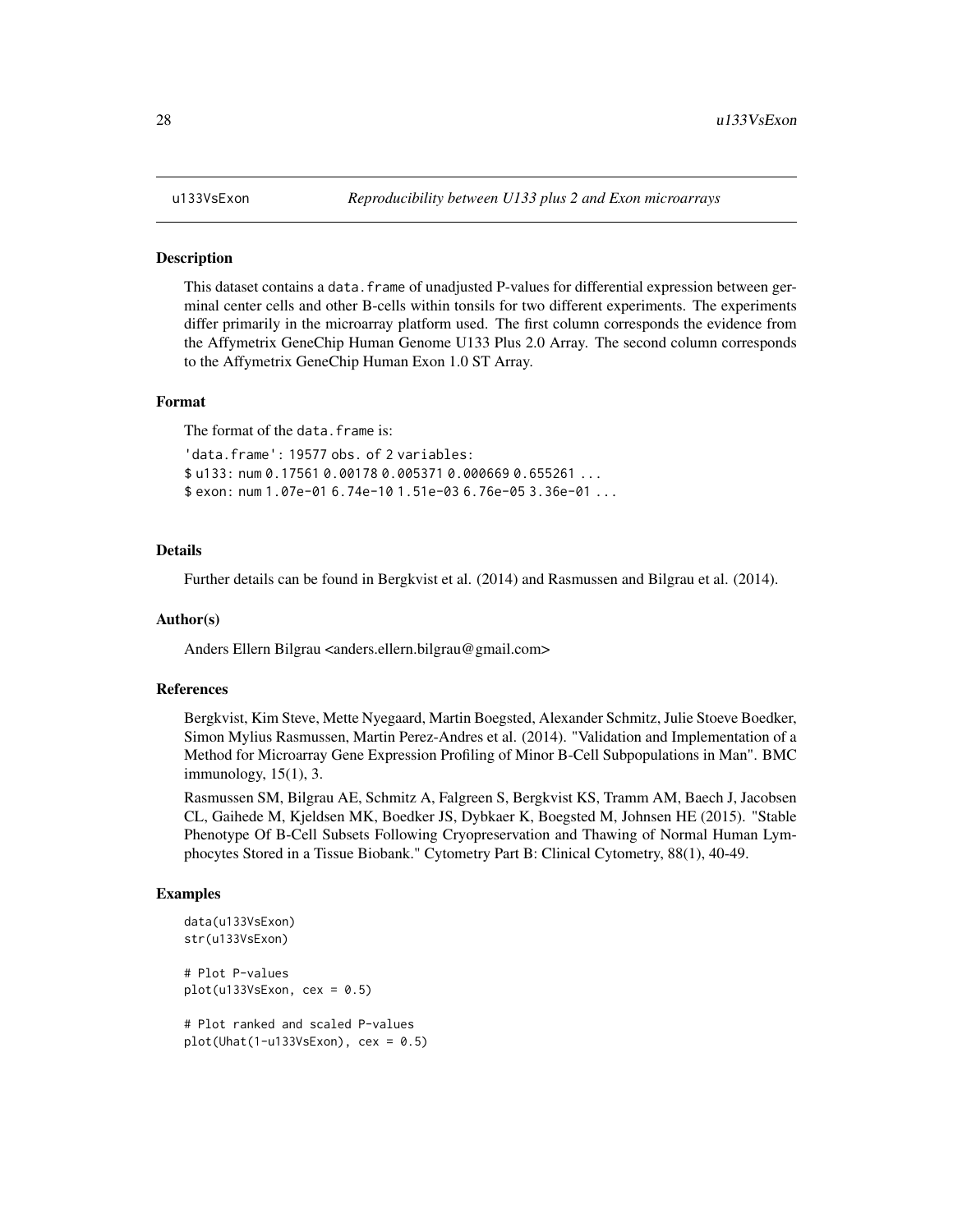<span id="page-28-1"></span><span id="page-28-0"></span>

# Description

Function for computing the scaled ranks for each column of the input matrix. In other words, the values are ranked column-wise and divided by  $nrow(x) + 1$ . A "1334" ranking scheme is used where the lowest values is awarded rank 1, second lowest value rank 2, and ties are given the maximum available rank.

# Usage

Uhat(x)

#### Arguments

x A numeric matrix of observations to be ranked. Rows correspond to features and columns to experiments.

# Value

A matrix with the same dimensions as x of the scaled ranks.

#### Author(s)

Anders Ellern Bilgrau <anders.ellern.bilgrau@gmail.com>

#### See Also

[SimulateGMMData](#page-24-2), [SimulateGMCMData](#page-24-1)

```
data <- SimulateGMMData()
par(mfrow = c(1,2))plot(data$z, xlab = expression(z[1]), ylab = expression(z[2]))
plot(Uhat(data$z),
     xlab = expression(hat(u)[1]),
     ylab = expression(hat(u)[2]))
```